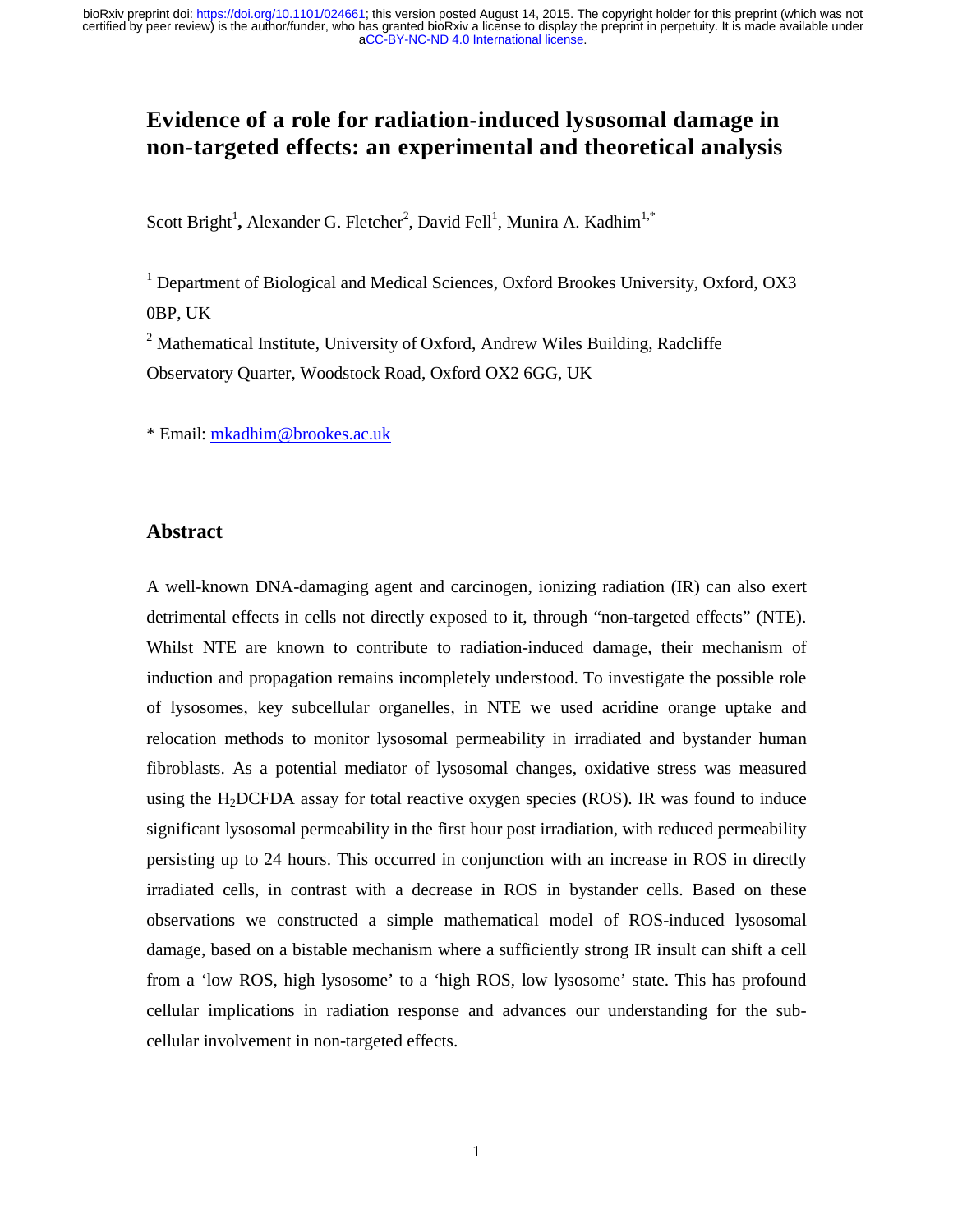[aCC-BY-NC-ND 4.0 International license.](http://creativecommons.org/licenses/by-nc-nd/4.0/) certified by peer review) is the author/funder, who has granted bioRxiv a license to display the preprint in perpetuity. It is made available under bioRxiv preprint doi: [https://doi.org/10.1101/024661;](https://doi.org/10.1101/024661) this version posted August 14, 2015. The copyright holder for this preprint (which was not

# **Introduction**

Ionizing radiation (IR) is a continual presence in our environment from natural and manmade sources *(1)*. IR interacts alters the structure and, subsequently, function of biological cells *(2)*. To date, radiobiological studies have to a large extent focused on the direct interaction of IR with nuclear DNA. It is widely accepted that IR is able to damage DNA, inducing mutations, chromosomal rearrangements, the formation of micronuclei and cell death *(2, 3)* . However, over the last 20 years the paradigm of radiation biology has undergone a transition from one of *targets* (biological effects induced by IR interacting with a specific target, namely, nuclear DNA) to one which incorporates *non-targeted effects* (NTE) *(4-8)*. Non-targeted effects are radiation-like effects observed in cells that have not been irradiated but which are the progeny of, or have communicated with, cells that have been irradiated; these two phenomena are termed genomic instability (GI) and bystander effects (BE), respectively *(5, 6, 9)*. While BE and GI have been well documented, their precise underlying mechanisms remain poorly understood, though it is likely that IR-induced subcellular signalling is involved through mechanisms such as inflammation *(10-12)*.

One proposed mechanism of IR-induced NTE involves reactive oxygen species (ROS) *(12- 14)*. ROS are chemical species that carry an unpaired electron and are therefore highly reactive; they are produced in abundance following IR *(2)*. Although ROS are essential for cellular homeostasis through various signalling pathways such as cell migration and immune processing *(15, 16)*, an excess of ROS can result in cell damage and cell death *(16)*. ROS can also alter the structure and function of a substrate, leading to the formation of radicals. Such reactions can cause significant biological damage and are responsible for much of the IR-induced damage that arises in the cell *(2)*. It is therefore important to understand potential reactions and the downstream effects for cells in which they occur.

In the present study we evaluate the ability of IR to induce lysosomal permeability and explore a potential role for ROS in mediating this process (Figure 1). Damage to lysosomes has previously been demonstrated using chemical compounds such as sphingosine *(17, 18)*, the effect of which was cell death *(19-21)*. Allison and Paton [19] also demonstrated that lysosomal breakdown caused by lysomotrophic chemicals resulted in the appearance of radiation-like chromosomal aberrations. It was proposed that enzymes held within the lysosome, in particular DNase IIα, were responsible for these effects. Lysosomes also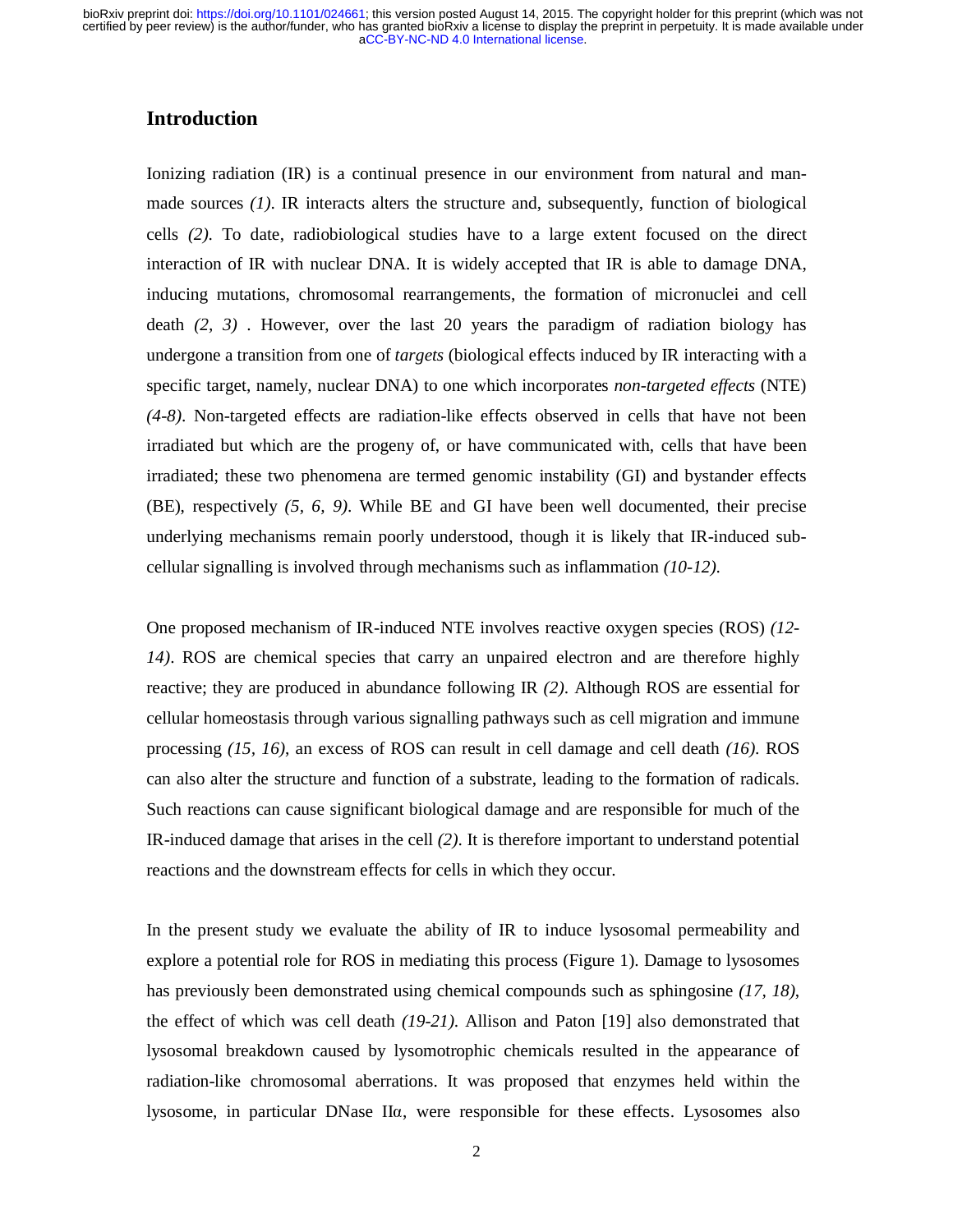contain many enzymes, such as acid sphingomylinase and RNases, that can be involved in signalling *(22-24)*. More recent studies have investigated the mechanism of lysosomal breakdown and indicated that lysosomes are susceptible to ROS-induced damage, particularly through Fenton chemistry *(25, 26)*. Such reactions are prevalent due to the high iron concentration within the lysosome *(27)*. Owing to the potential cytotoxic and sub-lethal release of lysosomal enzymes, and the ability of IR to induce ROS to excess in the intracellular environment through physical reactions with water *(28, 29)*, the effect of IR and excess ROS on the lysosomal membrane is of particular interest.

**Figure 1:** Under normal conditions, intracellular numbers of lysosomes and ROS are stable, resulting in no harm to the cell (a). However, radiation has the ability to damage cells, directly by inducing direct DNA damage or indirectly through the increased production of ROS molecules. Cellular damage could also occur through alterations in sub-cellular organelles, the total cellular damage may involve all of these processes (b). There is then a period of recovery (t) however processes are still ongoing in the cell as a result of the IR exposure (c) such as increased ROS that can still damage the cell.

Here we explore the lysosomal response to diagnostic and therapeutic doses of IR in the form of X-rays, with particular attention on ROS and lysosomal interactions, in the primary human fibroblast cell line HF19. We consider both directly irradiated cells and bystander populations (cells that received media from irradiated cells 4 hours post irradiation). We measure DNA damage using the comet assay, while lysosomal permeability and number are assessed over a 24-hour period in directly irradiated and bystander groups, in conjunction with oxidative stress. To further investigate the possible mechanism underlying the temporal dynamics of ROS and lysosomal permeability following IR exposure, we develop and analyse an ordinary differential equation (ODE) model of the intracellular interactions between ROS and lysosomes.

## **Materials and methods**

#### *Cell culture and irradiation*

HF19 cells, a primary human fibroblast cell line *(30)*, were routinely sub-cultured in Minimum Essential Medium (MEM) supplemented with 2 mM L-glutamine, 50,000 units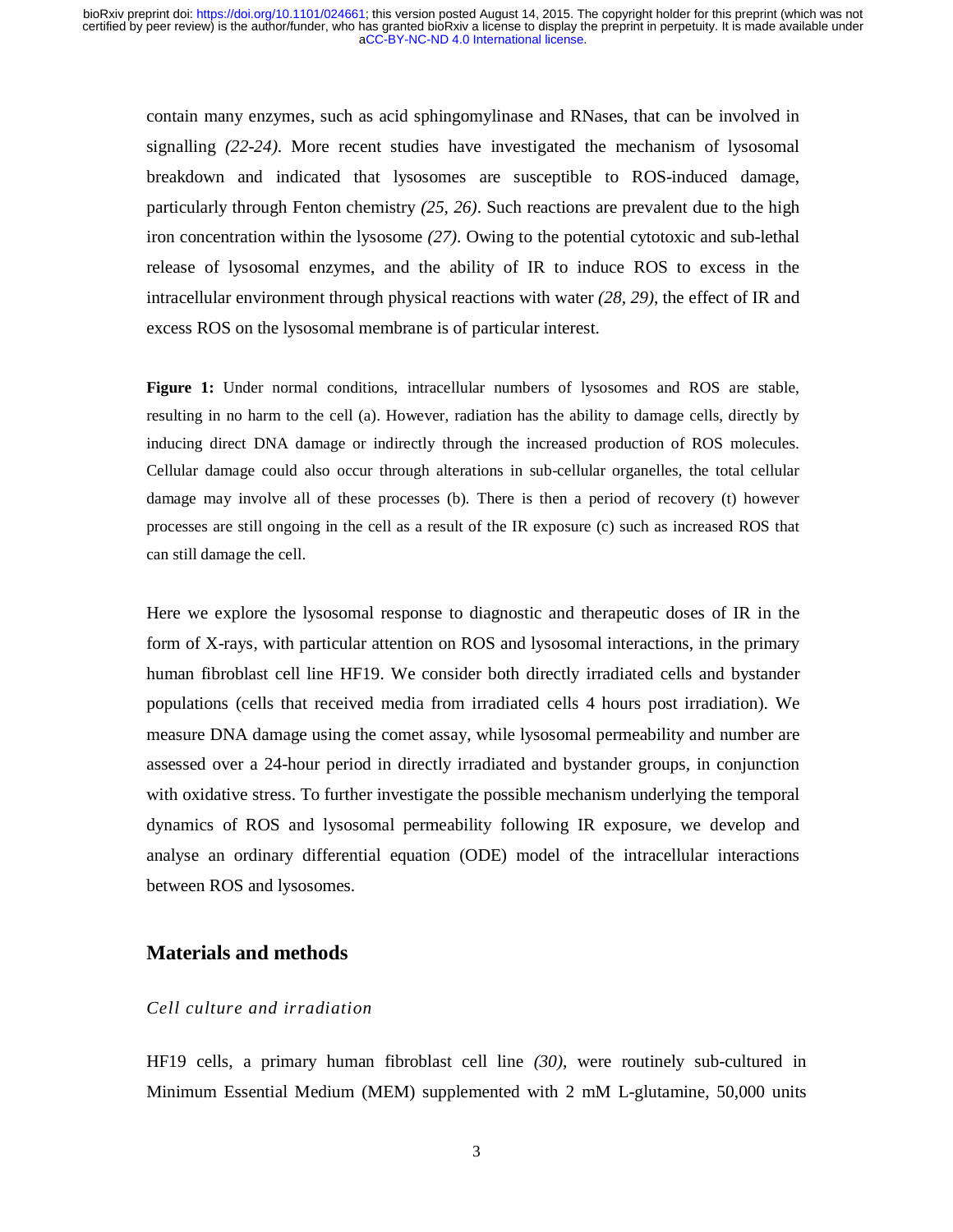Penicillin, 0.1 mg/ml Streptomycin and 75ml foetal bovine sera (FBS). Sub-culture took place between 48 and 72 hours following the previous sub-culture. HF19 cells typically have a population doubling time of 36 hours, cell cycle distribution was not measured at point of measurements. Adherent cells were detached using 0.25% trypsin and propagated. Cell irradiations were performed at the Gray Institute for Radiation Oncology & Biology, Department of Oncology, University of Oxford, using an MXR321 X-ray machine operating at 250 kV. All irradiations were carried out in tissue culture flasks or tissue culture plates. Doses of 0.1 Gy, relevant to diagnostic procedures, or 2 Gy, relevant to therapeutic procedures, were used at dose rates of 0.59 and 0.58 Gy/Min respectively.

#### *Comet assay*

The comet assay was performed in alkaline conditions to measure total DNA damage *(31, 32)*. Standard microscope slides were dipped in 1% normal melting point agarose (NMPA). The excess was wiped from the back and the slides were air dried overnight, they were then stored in a microscope box. Prior to cell harvesting, alkaline lysis buffer (2.5 M NaCl, 100 mM EDTA (pH 8.0), 10 mM Tris-HCl (pH 7.6), 1% Triton X-100, pH to 10), alkaline electrophoresis buffer (0.3 M NaOH, 1 mM EDTA, pH 13) and neutralization buffer (0.4 M Tris-HCl, pH 7.5) were prepared and chilled to 4  $^{\circ}$ C.

On the day of harvest, the cells were trypsinized and collected in fresh media, and cell counts were performed. Aliquots of 20,000 cells per group were put into 1.5 ml eppendorf tubes and placed immediately on ice. When all samples had been collected, the cell suspension was mixed with 200 µL of 1% low melting point agarose (LMPA). The NMPA pre-coated slides were placed on an ice-chilled metal plate and 200 µL of the LMPA cell suspension mixture was pipetted on to the chilled slide; a 22 x 50 mm glass cover slip was placed on top. Each slide was left for 5 minutes to allow complete setting, after which the cover slips were removed and the slides put into alkaline lysis buffer; Triton-X and DMSO (1%) were added 30 minutes prior. Lysis was carried out at 4  $\degree$ C in the dark. The lysis time ranged from 16 to 20 hours but was consistent within time points.

After lysis treatment, the slides were equilibrated in the alkaline electrophoresis buffer in a horizontal tank. Subsequently, the slides underwent electrophoresis for 30 minutes in the dark at 19 V. The slides were then removed from the tank and neutralized with three 10 minute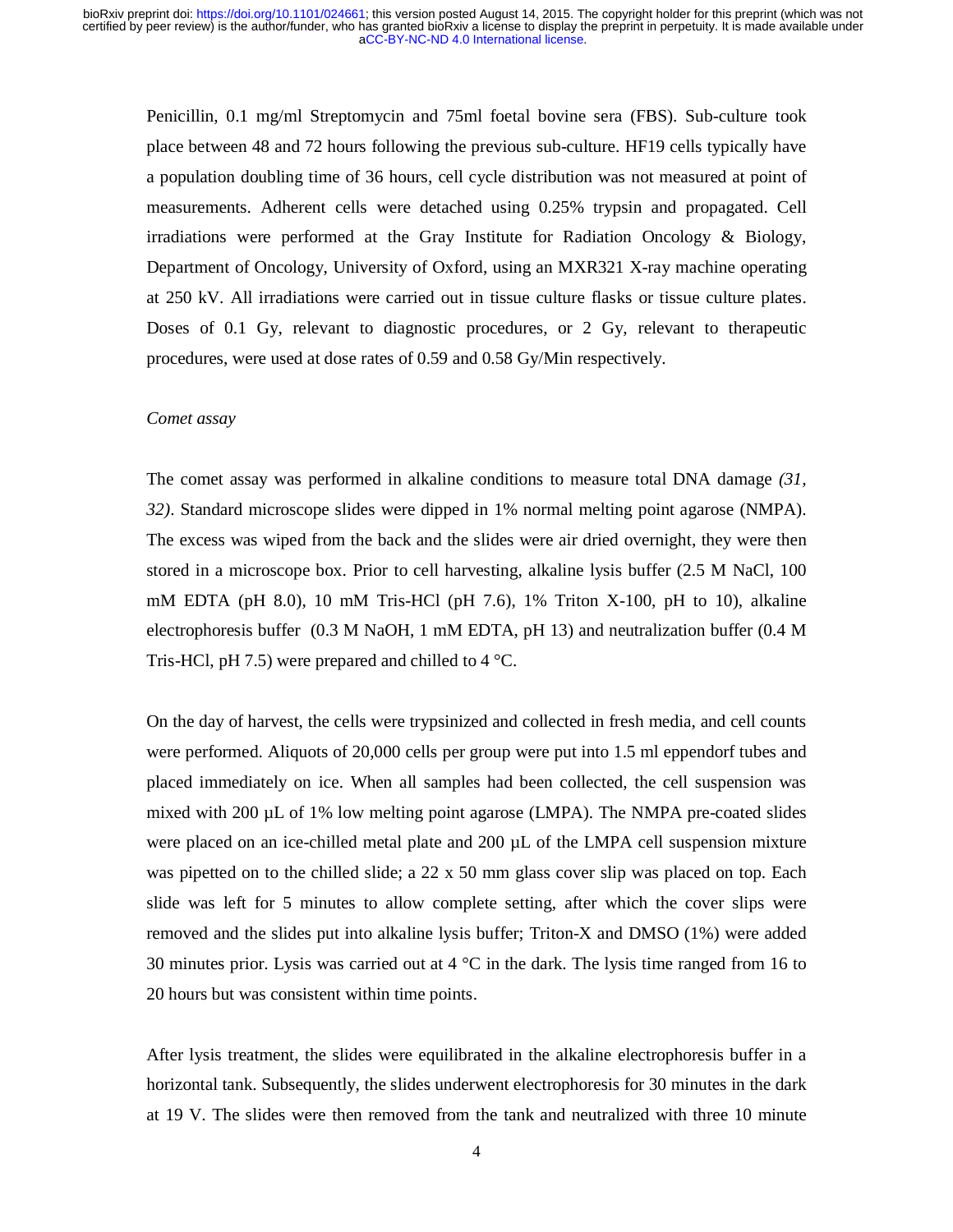washes with neutralization buffer. Any remaining buffer was removed with 4 washes of  $dH_2O$ . Slides were stained with 1:10,000 dilution of SYBR Gold in  $dH_2O$  for 5 minutes in the dark. Finally, the slides were dried at 25°C overnight and analysed on a Nikon eclipse 600 microscope at 200x magnification using Komet 5.5 Image Analysis Software (Kinetic Imaging Technology/Andor, Germany).

#### *Lysosomal permeability*

Lysosomal permeability was measured using acridine orange (AO) uptake and relocation methods (Figure 2) *(33-36)*. HF19 cells were grown on 13 mm diameter number 0 cover slips in 35 mm petri dishes at a density of 1.6 x  $10^5$  cells per dish. All cells were stained for 15 minutes with 5  $\mu$ g/ml of AO under standard culture conditions. The method is based upon the metachromatic properties of AO, where at high concentrations it fluoresces red and at lower concentrations it fluoresces green. AO freely diffuses across the cell membrane, and is sequestered into lysosomes at high concentrations. The residual dye remains in the cytoplasm at lower concentrations where it fluoresces green.

**Figure 2:** Acridine orange uptake and relocation methods were used depending on the time to be analysed. For time points up to 1 hour post irradiation cells were pre-loaded with AO and analysed for green fluorescence. Cells that were analysed further than 1 hour post irradiation were analysed according to AO uptake method, in this instance cells were loaded with AO 15 minutes prior to scheduled analysis time point.

#### *Acridine orange relocation*

AO relocation requires pre-loading of the cells (i.e. the cells are stained prior to radiation exposure). It is then possible to monitor an increase in green fluorescence as lysosomes (red) become more permeable and leak AO into the cell cytoplasm (green). Experimental time points measured using AO relocation methods were 30 minutes and 1 hour post irradiation. In this instance cells were loaded with 5  $\mu$ g/ml AO for 15 minutes under standard culture conditions. Following staining, cells were washed twice with PBS and fresh media was applied. They were subsequently irradiated and then prepared for imaging at the appropriate time point.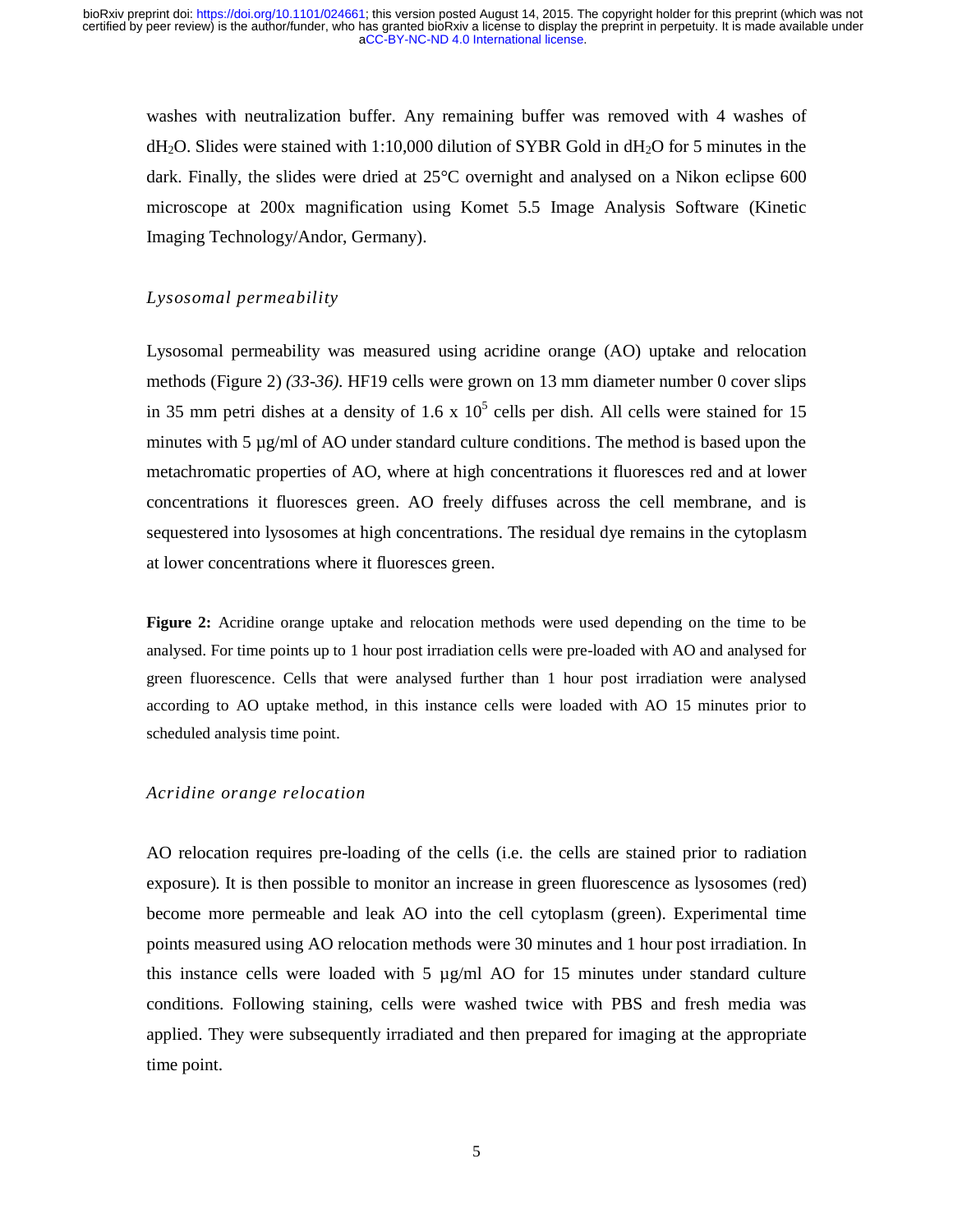### *Acridine orange uptake*

AO uptake focuses on the principle that at delayed time points following radiation exposure, rupture will have already occurred, and therefore instead of monitoring the transition from red to green it uses total red fluorescence as an indicator of permeability. This method was employed for time points from 4 hours post irradiation. Fifteen minutes prior to the time point cells were loaded with 5  $\mu$ g/ml AO for 15 minutes. Individual cover slips were washed 4 times with PBS and prepared for imaging.

## *Imaging lysosomal membrane permeability*

As stated previously, cells were grown on ethanol-sterilised cover slips in 35 mm petri dishes for at least 24 hours prior to testing. After cell loading with AO, individual cover slips were washed 4 times in warmed PBS  $(37 \degree C)$ , and then mounted in warmed PBS onto a microscope slide. The cover slips were slightly raised from the slide surface by two parallel pieces of tape running horizontally across the slide approximately 10 mm apart. The cells were imaged using a 488 nm argon laser with a 505-550 nm BP filter for green fluorescence and a 615 nm LP filter for red fluorescence on a Zeiss LSM 510 meta upright laser scanning confocal microscope.

#### *ROS measurement*

The general ROS marker CM-H2DCFDA (2',7'dichlorodihydrofluorescein diacetate) was used to measure intracellular ROS levels in HF19 post irradiation. HF19 cells were seeded into black 96-well plates and measured using the Tecan Infinite F200 pro plate reader (Ex:488/Em:535). Cells were seeded at 7000 cells/well at 20-24 hours prior to measurement. The dye was prepared immediately before use. The dye was made into a stock solution of 1 mM in pure ethanol and was subsequently diluted in warmed PBS (37 °C) and used at a final concentration of 5 µM.

Media was removed from the wells to be tested and replaced with the PBS, containing CM-H2DCFDA. Cells were incubated for 30 minutes under standard culture conditions. After 30 minutes the PBS containing dye was removed and replaced with fresh media. Cells were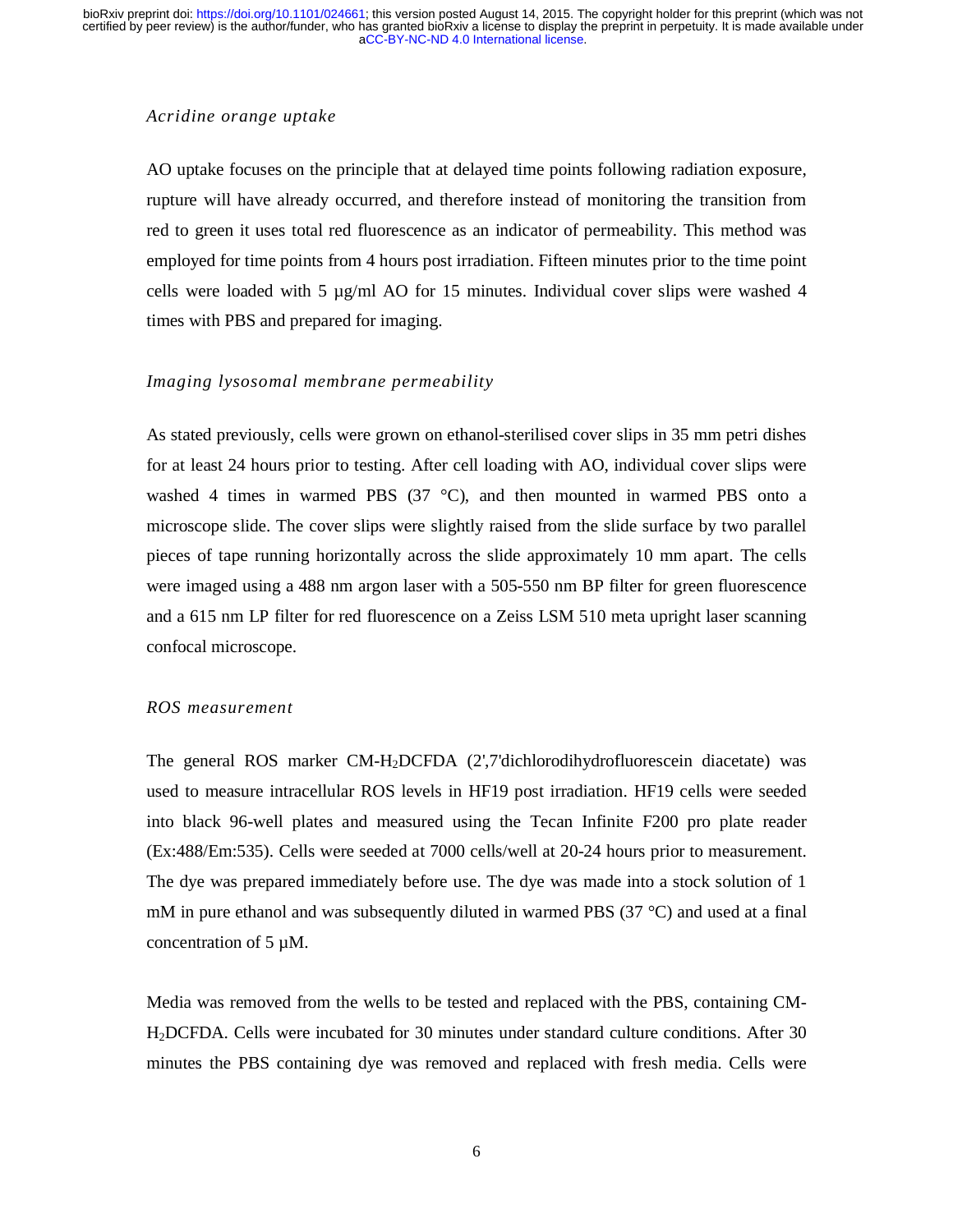allowed a 30-minute recovery period under standard culture conditions and then measured using the plate reader with filters of Ex:488/Em:525.

## *Media transfer*

In order to investigate radiation induced bystander effects, media from irradiated cells was transferred onto HF19 cells, the cells that received this media were called bystander cells *(37)*. Bystander cells were grown in identical fashion to directly irradiated cells. HF19 cells were irradiated with 0, 0.1 or 2 Gy X-rays and returned to standard culture conditions for 4 hours at which time the media was aspirated and filtered through a 0.22  $\mu$ m filter that was pre-treated with 1% BSA in PBS. The media from the recipient bystander population was removed and discarded, the bystander cells were washed once with pre-warmed PBS and the filtered media was applied.

## *Statistics*

Comet assay results are representative of 200 cells across two biological replicates; these data were statistically analysed using the Kruskal Wallis test. Lysosomal data are representative of 50 cells scored across 3 biological replicates; these data were statistically analysed using the Mann Whitney test. Oxidative stress was analysed in 16 wells of a 96-well plate in 2 biological replicates; these data were statistically analysed using a 2 tailed t-test.

## *Mathematical modelling*

To complement our experimental study, we develop a simple mathematical model of the temporal dynamics in the numbers of lysosomes and ROS in a cell prior to, during and following IR. Our aim is to use the model to address hypothesised effect(s) of IR on ROS dynamics, and hypothesised interaction(s) between ROS and lysosomes. For simplicity, we restrict our focus to directly irradiated cells.

In our model, we assume that the number of each species may be treated as a continuous quantity and that a mean-field approximation is valid, thus neglecting stochastic fluctuations. We also neglect intracellular localisation of lysosomes and ROS, thus treating the cell as spatially homogeneous. We therefore use an ordinary differential equation (ODE) approach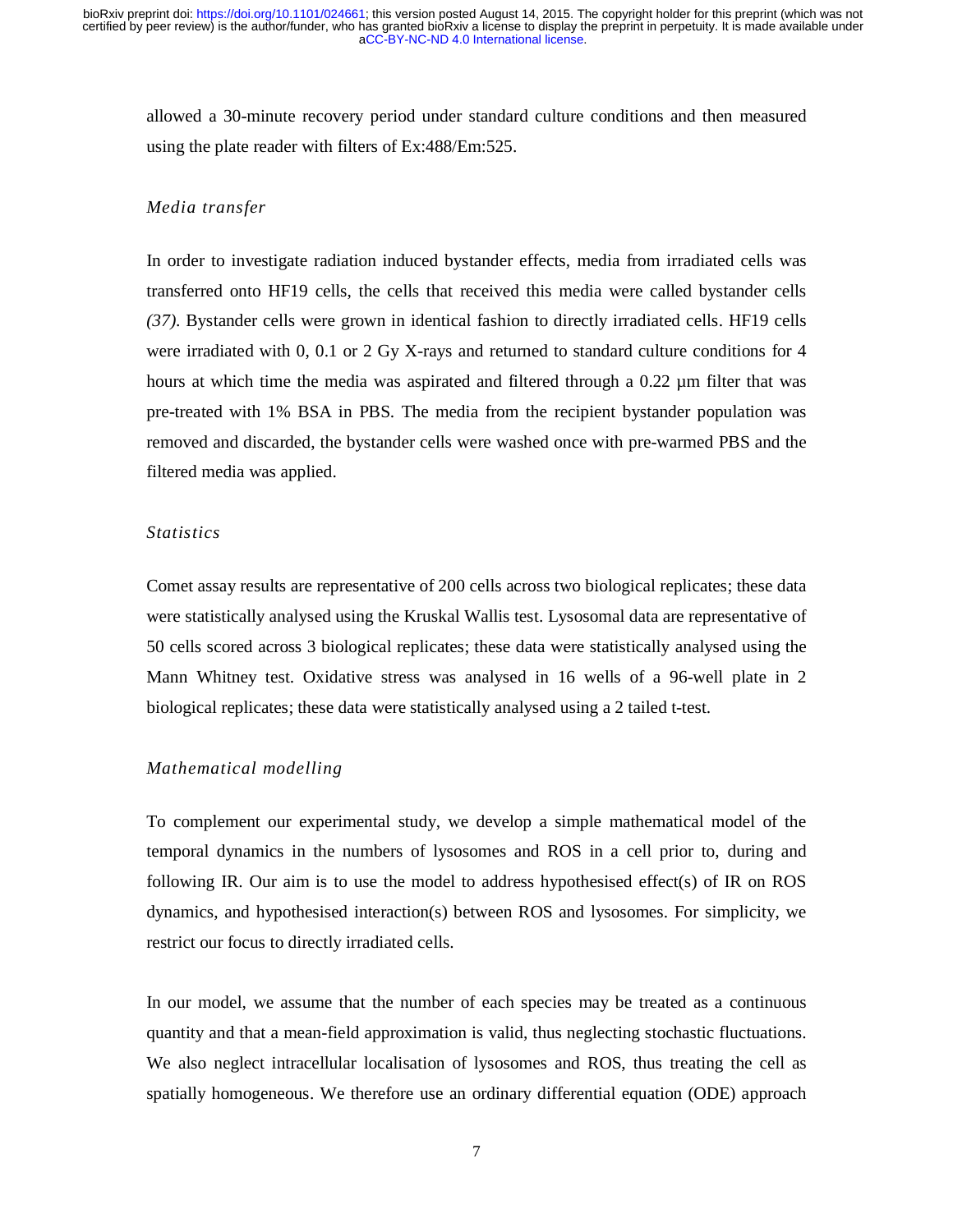to model the abundance of each species. As a first approximation, we neglect longer-term dynamics in these quantities over the course of the cell cycle; in particular, we do not take into account the gradual doubling in lysosomal numbers that must occur in each cell prior to division. This form of modelling approach has been successfully used to shed light on the design principles and dynamics of molecular regulatory networks and such as the cell cycle oscillator and the phosphorylation cascade controlling bacterial chemotaxis, as well as other intracellular interactions; see, for example, Tyson *et al.* 2003 *(38)*.

We consider the following processes to affect levels of lysosomes and ROS in the cell, all of which we assume to be governed by mass action kinetics: ROS are generated constitutively at a constant rate  $k_1$ ; lysosomes are generated constitutively at a constant rate  $k_2$ ; ROS decay constitutively at a constant rate  $k_3$ ; lysosomes decay constitutively at a constant rate  $k_4$ ; and IR instantaneously elevates the rate of generation of ROS to  $ck_1$ , where the parameter c is related to the dose. In addition, we consider that ROS 'bind to' lysosomes and cause them to rupture, at a constant rate  $k_{\rm s}$ . We suppose that this reaction requires  $m$  ROS per lysosome, and that the resulting lysosomal rupture generates a net increase of  $n$  ROS. The temporal evolution in the numbers of ROS and lysosomes, denoted by  $R(t)$  and  $L(t)$  respectively, is thus governed by the following ODE system

$$
\frac{dR}{dt} = f(t) - k_3 R + n k_3 R^m L,\tag{1}
$$

$$
\frac{dL}{dt} = k_2 - k_4 L - k_5 R^m L,\tag{2}
$$

with suitable initial conditions  $\mathbf{R}(0) = \mathbf{R}_0$  and  $L(0) = L_0$ . Here the function  $f(t)$  is given by  $(1+c)k_1$  at times  $t \in [t_{on}, t_{off}]$  when IR is inflicted on the cell, and it is given by  $k_1$ otherwise. In this model, the influence of IR on the system is represented through the timedependent function  $f(t)$  that describes the rate ROS generation. Lysosomal permeability is represented through the loss term  $-k_f R^m L$  in equation (2), which causes the number of viable lysosomes to decrease as the number of ROS increases (due to generation by IR).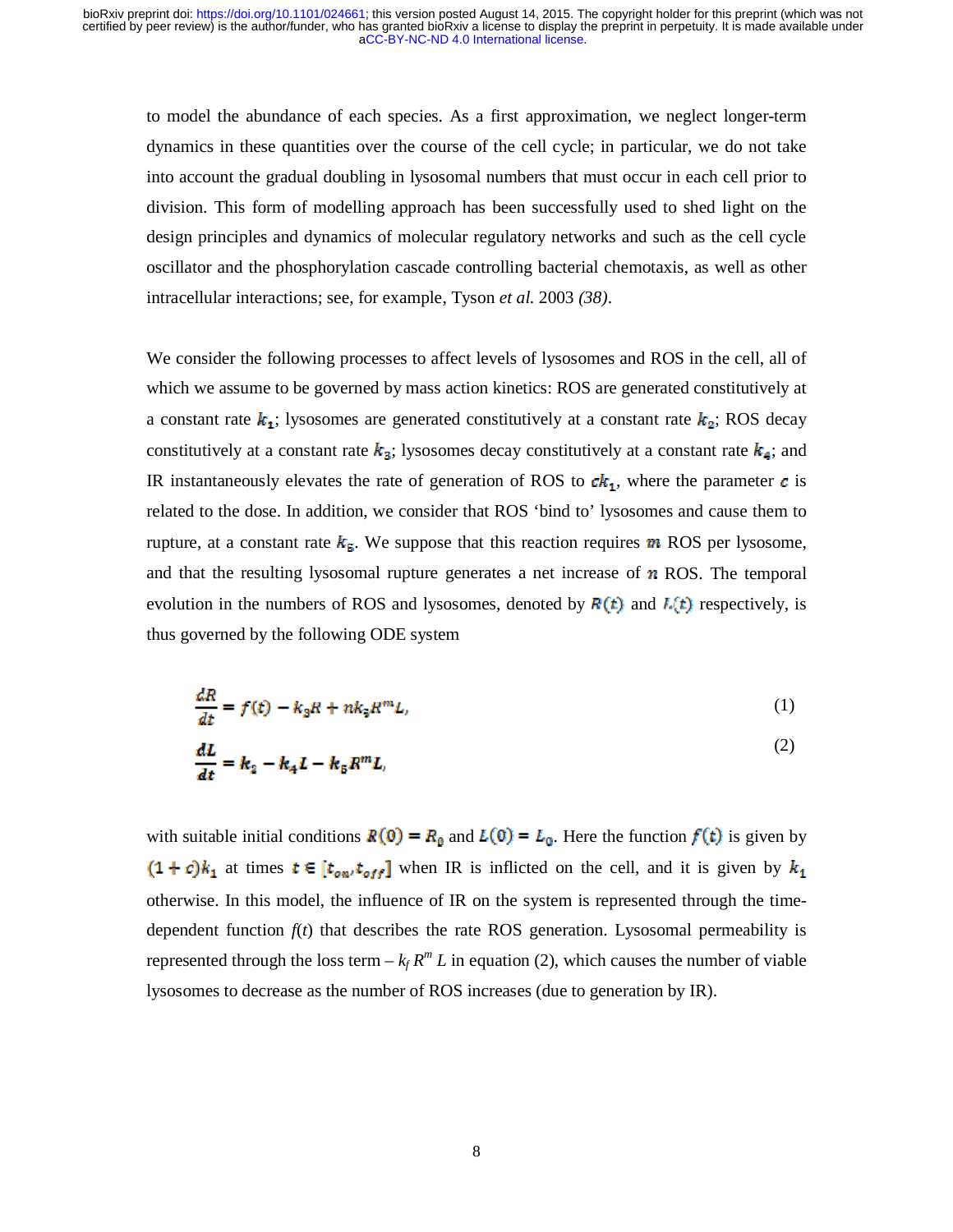## **Results**

#### *X-ray exposure induces rapid DNA damage in HF19 cells*

Our results show that IR in the form of X-rays is able to significantly induce DNA damage across a 24-hour time period post exposure. To assess the sensitivity of HF19 cells to IR we used the alkaline comet assay. HF19 cells exposed to 0.1 Gy showed significant induction of DNA damage over the first 24 hours post-irradiation, peaking at 30 minutes (Figure 3. 13.74%  $\pm$  0.54). After 1 hour the mean tail DNA had fallen to 3.84%  $\pm$  0.23 (Figure 3), indicating active DNA repair. Over the remaining 24 hours DNA was slightly elevated, until 24 hours, at which time there was no change compared to the control. The response after exposure to 2 Gy X-ray demonstrated a substantial increase in DNA damage, 30 minutes (Figure 3. 28%  $\pm$  0.59) post-irradiation. The quantity of damage over the remaining 24 hours gradually decreased, but remained significantly elevated above control.

**Figure 3:** DNA damage was assessed in HF19 cells irradiated with 0, 0.1 and 2 Gy X-rays. Cells were assessed over a 24 hour period using the alkaline comet assay. IR induced significant levels of DNA damage; these were significantly elevated in 2 Gy irradiated samples until 8 hours. The amount of damage was dependent on dose (\*  $p = < 0.05$ , error bars show SEM).

#### *X-ray exposure induces lysosomal damage up to 1 hour after exposure*

IR was also able to induce significant changes in lysosomal permeability following X-ray exposure, particularly after 2 Gy. Thirty minutes post-irradiation with 0.1 Gy X-ray, there was a significant (4-fold) increase in green fluorescence compared to that observed in the control (Figure 4). It is unclear from these data whether this was as a result of complete rupture of individual lysosomes or due to a general increase in permeability across a number of lysosomes, although the magnitude of the increase would suggest complete rupture. Levels were almost 7-fold greater in cells exposed to 2 Gy X-rays compared to control groups (Figure 4). This persisted up to 1 hour post-irradiation in 2 Gy irradiated cells, using AO relocation.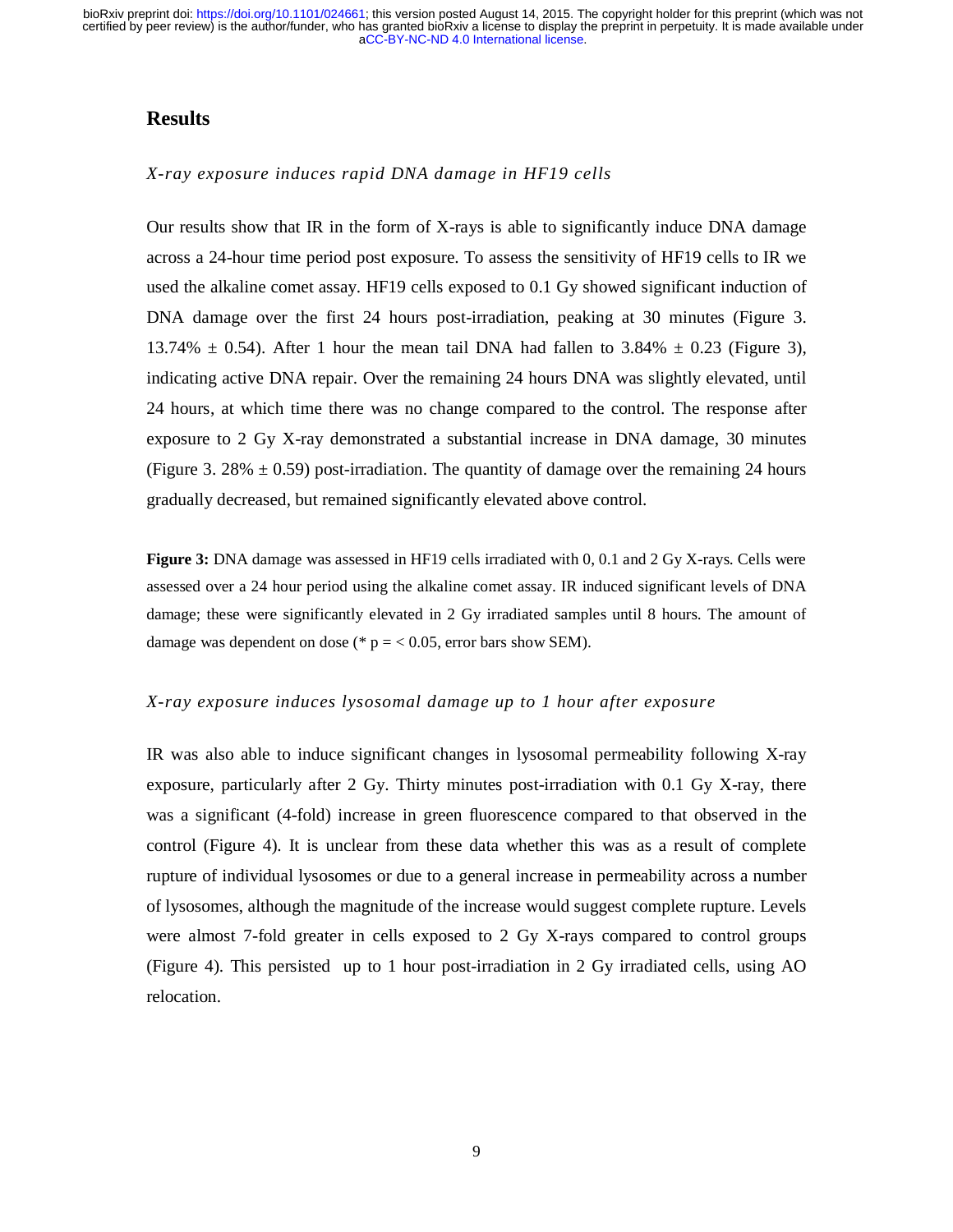**Figure 4:** Lysosomal permeability was analysed using the acridine orange relocation method. HF19 cells were analysed 30 minutes and 1 hour post irradiation with 0, 0.1 and 2 Gy X-rays. Lysosomes showed significant levels of permeabilizatiom after 0.1 and 2 Gy irradiation, the effect persists to 1 hour in 2 Gy irradiated cells (\*  $p = < 0.05$ , error bars show SEM).

#### *X-rays induce lysosomal permeability 4–24 hours post-irradiation*

Lysosomal pertubations continued over the 24 hours following irradiation. A reduction in lysosomal number was observed at 24 hours for both doses. Initially we examined lysosomal number per cell, which was normalised to cell area. An oscilatory response was observed in cells that were exposed to 0.1 Gy over the first 12 hours while those that were exposed to 2 Gy were all increased above the control. We further explored the lysosomal profile following IR with respect to lysosomal fluorescence. In this instance both groups showed oscillatory responses to varying degrees (Figure 5), indicating subtle changes in permeability and possibly size.

**Figure 5:** Lysosomal number was analysed using acridine orange and image analysis. HF19 cells were analysed from 4 hours to 24 hours post irradiation following exposure to 0, 0.1 and 2 Gy doses. Lysosome number fluctuated from 4 to 12 hours, however at 24 hours cells exposed to 2 Gy demonstrated a significant decrease in number. The effect was of a similar magnitude in cells exposed to 0.1 Gy, although this was not significant (\*  $p = < 0.05$ , error bars show SEM).

#### *Persistent evelation of ROS up to 24 hours post-irradiation*

ROS levels were elevated to a similar extent in both irradiated groups. This persisted over 24 hours. We analysed HF19 for levels of ROS using the general ROS marker,  $H_2DCFDA$ . Thirty minutes post-irradiation, cells directly exposed to 0.1 Gy irradiation demonstrated a slightly elevated level of ROS (Figure 6. 125 %  $\pm$  2.10). ROS levels decreased further over the next 8 hours, but remained elevated above control samples. There appeared to a secondary increase in ROS at 12 hours post-irradiation (Figure 7. 119.39  $% \pm 2.77$ ), followed by a reduction in ROS levels at 24 hours, but these levels remained approximately 10% above the control (Figure 7). 109.93 %  $\pm$  3.67).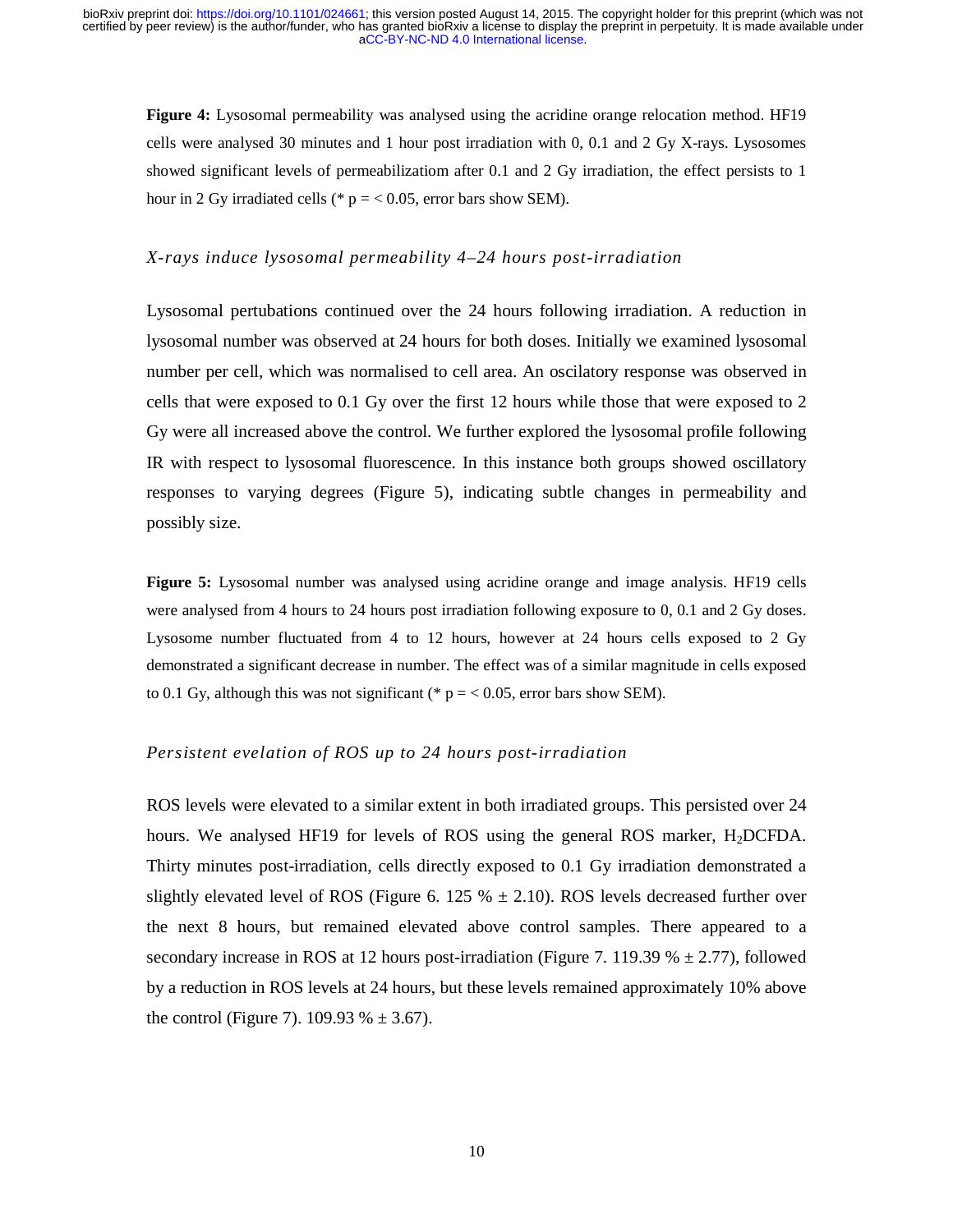**Figure 6:** Individual lysosomal fluorescence was measured using the acridine orange uptake method. HF19 cells were analysed from 4 hours to 24 hours post irradiation following exposure to 0, 0.1 and 2 Gy doses. Fluorescence per lysosome was significantly increased 8 hours post 0.1 Gy exposure (\*  $p =$ < 0.05, error bars show SEM).

**Figure 7:** HF19 cells were analysed for oxidative stress using the H2DCFDA assay up to 24 hours post 0, 0.1 and 2 Gy X-ray irradiation. Levels were persistently elevated over the time course considered; the effect appeared to be independent of dose, as both 0.1 Gy and 2 Gy were very similar in level of increase (\*  $p = < 0.05$ , error bars show SEM).

#### *Level of DNA damage following exposure to bystander signals*

DNA damage was induced in bystander cells 1 hour after incubation with irradiated cell conditioned medium (ICCM). There were subtle changes in the effect, dependent on dose and time (Figure 8). The increase in damage was persistent in cells that received media from 2 Gy irradiated cells for the 24 hour time period. Cells that received media from 0.1 Gy irradiated cells showed similar levels of damage compared to the control at 8 and 24 hours but was elevated at all other time points.

**Figure 8:** DNA damage was assesed in HF19 cells exposed to irradiated cell conditioned media (ICCM). Cells were asessed over a 24-hour period using the alkaline comet assay. ICCM was able to inuduce significant levels of DNA damage 1 hour after incubation with ICCM. Cells that received 2 Gy media showed persistent levels of DNA damage until 24 hours, whereas cells that recived ICCM from 0.1 Gy irradiated cells showed fluctuating levels of damage (\*  $p = < 0.05$ , error bars show SEM).

# *Lysosomal changes following bystander signals 30 minutres and 1 hour postirradiation*

Lysosomal stability was increased in both ICCM groups when compared to the control, as observed by a reduction in cellular green fluorescence (Figure 9). However, after 1 hour, lysosomal stability showed no significant difference. This was the same for both doses.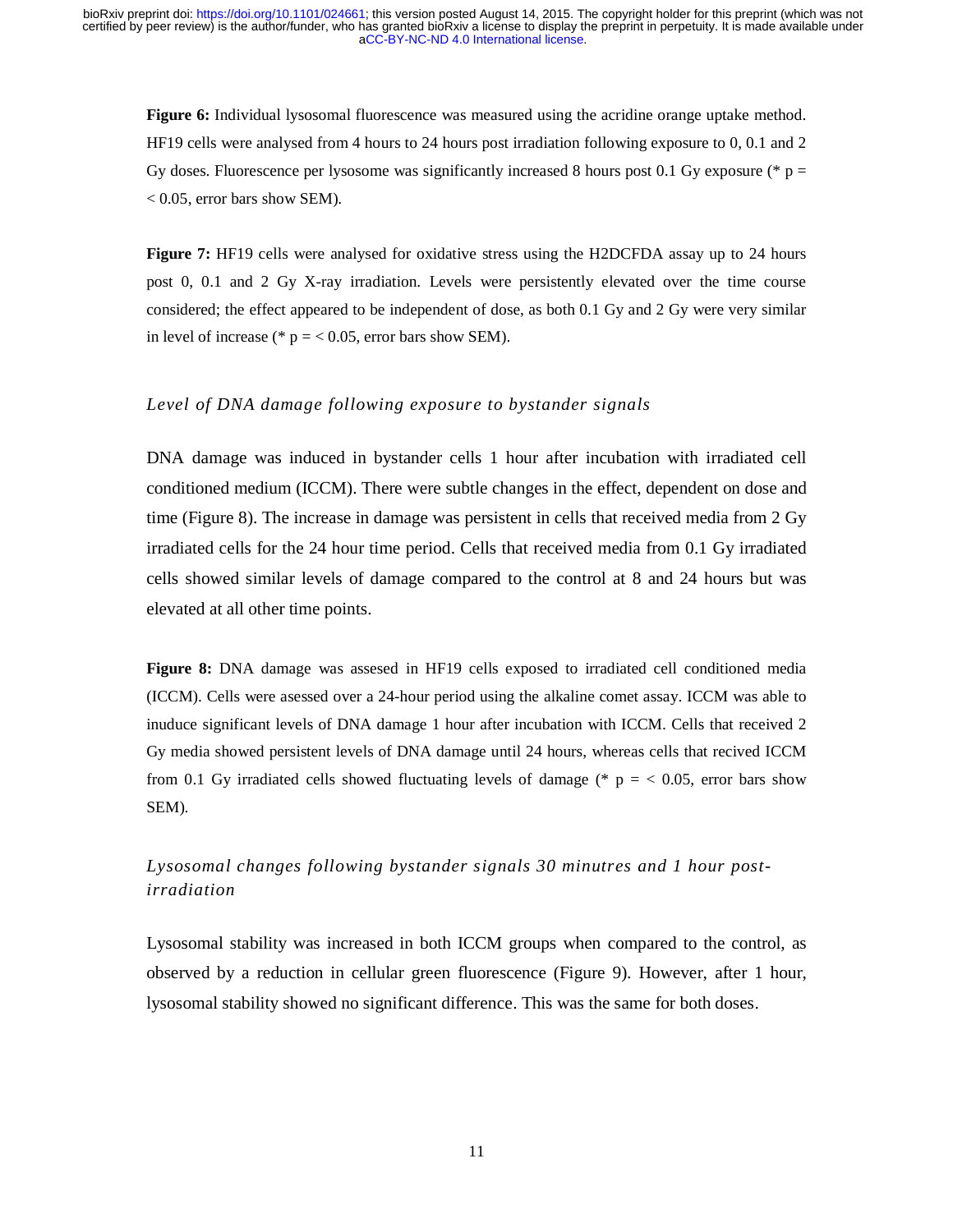[aCC-BY-NC-ND 4.0 International license.](http://creativecommons.org/licenses/by-nc-nd/4.0/) certified by peer review) is the author/funder, who has granted bioRxiv a license to display the preprint in perpetuity. It is made available under bioRxiv preprint doi: [https://doi.org/10.1101/024661;](https://doi.org/10.1101/024661) this version posted August 14, 2015. The copyright holder for this preprint (which was not

**Figure 9:** Lysosomal permeability was analysed using the acridine oranage relacation method. HF19 cells were analysed 30 minutes and 1 hour post incubation with media from 0, 0.1 and 2 Gy X-ray irradiated HF19 cells. Incubation with ICCM showed a reduction in fluoresence associated permeability, suggesting an increase in lysosomal volume or cell permeability. However after 1 hour there was no significant difference (\*  $p = < 0.05$ , error bars show SEM).

# *Bystander signals are able to induce lysosomal changes up to 24 hours post irradiation*

ICCM was able to induce lysosomal alterations in the first 24 hours post incubation. Bystander cells also showed different effects from those seen in directly irradiated cells. Fours hours after incubation with 0.1 Gy ICCM there was a significant reduction in number of lysosomes however cells that that received 2 Gy ICCM demonstrated no significant change (Figure 10). The number proceded to fluctuate until 24 hours post incubation, at which point both ICCM groups showed an increase in number. This effect was greater in the cells that received 2 Gy ICCM (Figure 9).

**Figure 10:** Lysosomal number was analysed using acridine orange and image analysis. HF19 cells were analysed from 4 hours to 24 hours post incubation with media from 0, 0.1 and 2 Gy X-ray irradiated HF19 cells. Numbers showed an oscillatory pattern; HF19 that received 0. 1 Gy ICCM showed significant reduction at 4 hours. At 24 hours, both doses showed an elevated number compared to the control bystander group (\*  $p = 0.05$ , error bars show SEM).

We also examined individual lysosomal fluoresence in order to ascertain if lysosomes may not be completely lysed but maybe more permeable. There was no signifcant change in ICCM groups 4 hours post incubation. However, there was a a clear and significant decrease in fluorescence per lysosome (Figure 11).

**Figure 11:** Individual lysosomal fluorescence was measured using the acridine orange uptake method. HF19 cells were analysed from 4 hours to 24 hours post incubation with media from 0, 0.1 and 2 Gy X-ray irradiated HF19 cells. Whilst lysosomal numbers did not change, there were changes in lysosomal fluorescence, indicating varying permeability. At 4 hours there was an elevation in fluorescence, indicating a more stable state. At 24 hours both ICCM bystander groups showed a reduction in fluorescence to a similar level, suggesting a more permeable state (\*  $p = < 0.05$ , error bars show SEM).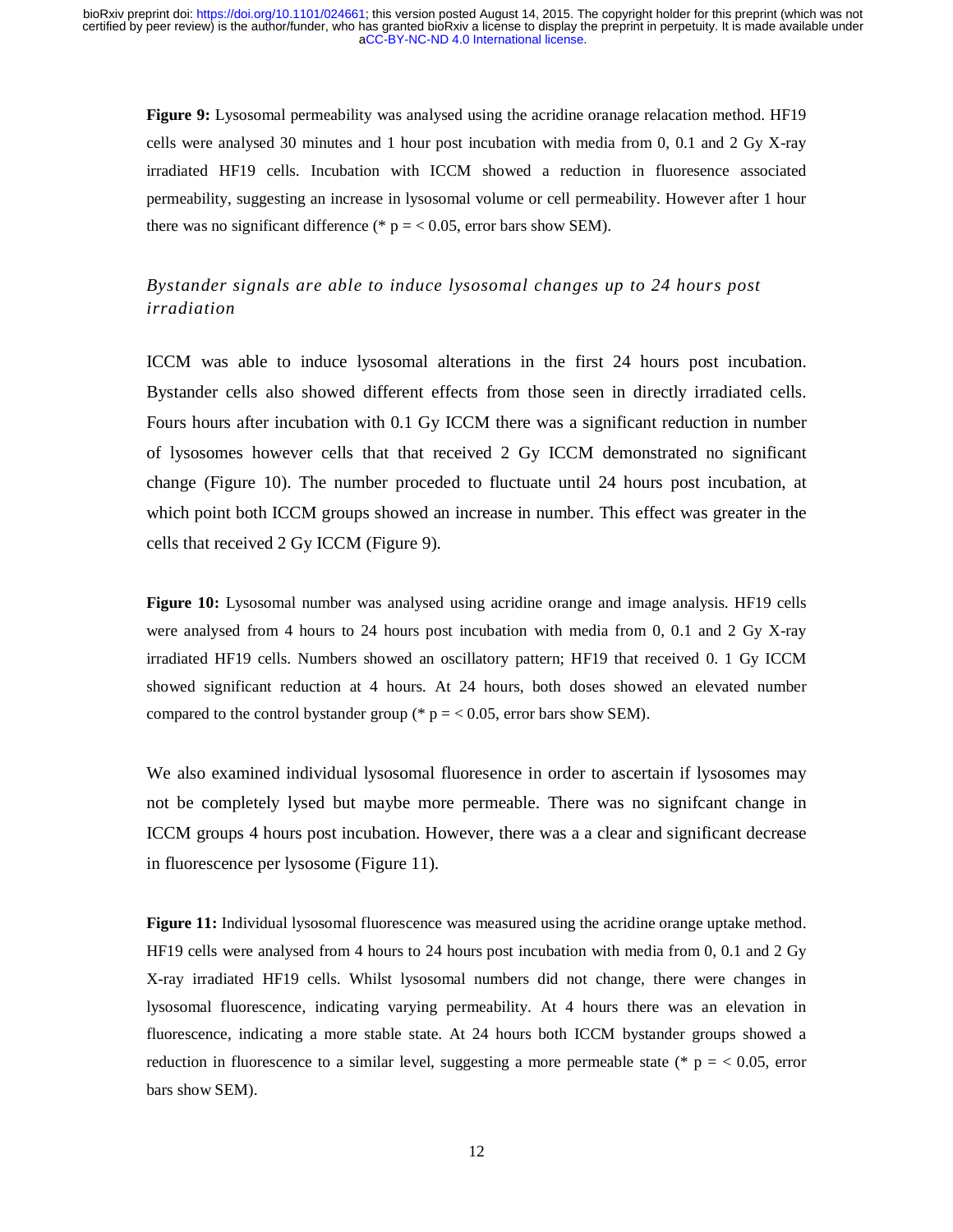#### *Bystander signals can alter oxidative stress*

Bystander signals produced by irradiated cells had no effect on oxidative stress over the first hour post-irradiation (Figure 12). However, after 4 hours, oxidative stress was reduced. This effect was similar for both doses. Over the remaining time course, cells exposed to 0.1 Gy irradiated media showed no difference compared to the control (Figure 12), whereas cells exposed to 2 Gy bystander media showed small reductions in oxidative stress over the remaining time points, although this effect was not significant.

**Figure 12:** HF19 cells were analysed for oxidative stress using the H2DCFDA assay up to 24 hours post incubation with media from 0, 0.1 and 2 Gy X-ray irradiated HF19 cells. Although no effect was seen 30 minutes after incubation, the following time points showed a reduction in oxidative stress, which became significant at 4 hours. After 24 hours, levels had returned to that of the control (\*  $p =$  < 0.05, error bars show SEM).

# *Modelling suggests a possible mechanism for ROS-mediated persistent lysosomal permeability*

In order to understand the experimental observations reported above, we now turn to our mathematical model of ROS-mediated lysosomal damage defined by equations (1)-(2). This model seeks to address hypothesised effect(s) of IR on ROS dynamics, and hypothesised interaction(s) between ROS and lysosomes, that could explain the observed dynamics post-IR, in which lysosomal damage recovery occurs over a relatively short timescale (less than 4 hours) while the levels of IR-induced ROS remain elevated for up to 24 hours.

Our first step is to seek steady state solutions  $(R^*, L^*)$  in the absence of IR, thus setting  $f(\mathbf{r}) = k_1$ . At steady state, setting equation (2) to zero yields

$$
L^* = \frac{k_2}{k_4 + k_5 (R^*)^m} \tag{3}
$$

which may be substituted into (1) and rearranged to give the following quadratic equation that  $\mathbf{R}^*$  must satisfy: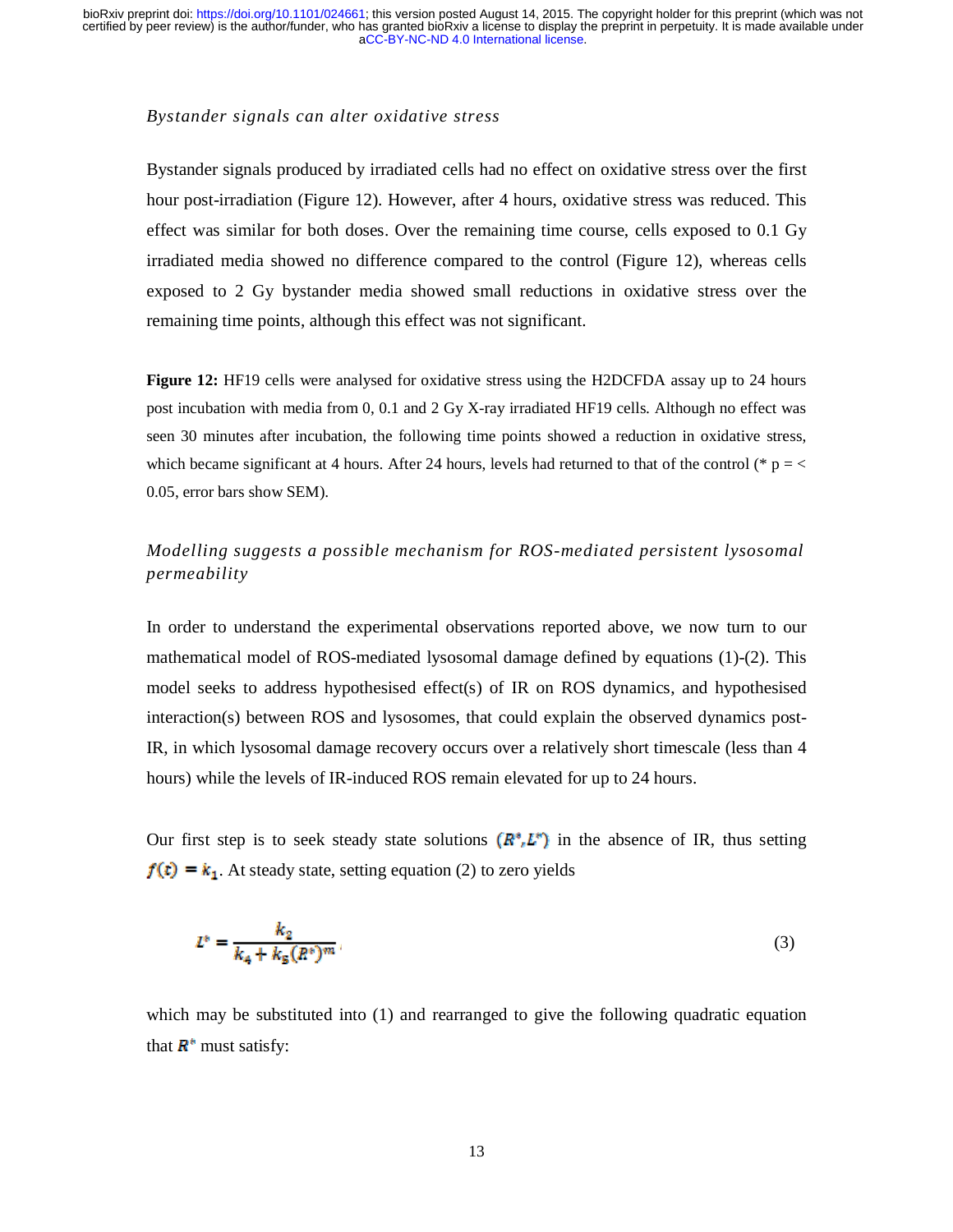$$
k_{\rm s}k_{\rm s}(R^{\circ})^{m+1} - (k_1 + ck_2)k_{\rm s}(R^{\circ})^m + k_3k_4R^{\circ} - k_1k_4 = 0. \tag{4}
$$

The number of distinct positive roots to equation (4), which gives the number of different biologically relevant steady states, may be found using Descartes' rule of signs. This rule states that the number of positive roots to (4) is either equal to the number of sign differences between consecutive non-zero coefficients, or less than it by an even number. Now, as all rate constants are positive, there are three sign changes, hence either a single positive root or three positive roots. This means that the model either has a unique positive steady state, or three positive steady states. The latter case may correspond to bistability, in which a system evolves to one of two possible equilibria depending on its starting point. By exploring the space of model parameters, we identified a region of parameter space for which the system defined by equations  $(1)-(2)$  is indeed bistable. To illustrate this phenomenon, in Figure 13(a) we present a simulated time series in which a low dose of IR (corresponding to a small value of  $\epsilon$ ) is given to a cell for which the ROS and lysosome levels are at the 'low' steady state. We observed that the ROS and lysosome levels rapidly equilibriates back to their original values. However, as shown in Figure 13(b), when a high dose of IR (corresponding to a small value of  $\epsilon$ ) is given, the ROS level rapidly rises and reaches a distinct, 'high' steady state value. We explore the possible implications of this behaviour in our concluding discussion.

**Figure 13:** Simulation of the model of ROS-lysosome interactions defined by equations (1)-(2) in the case of 'high' and 'low' doses of IR. Parameter values are  $k1 = 2$ ,  $k2 = 1$ ,  $k3 = 7$ ,  $k4 = 9$ ,  $k5 = 1$ , m = 2,  $n = 40$ , ton = 1, ton = 1.0167, r0 = 0 and  $10 = 0.1094$ . The time series for and are scaled by their initial value in each case. In (a), we take the IR damage 'scale factor', corresponding to a 'low' dose. In (b) we take , corresponding to a 'high' dose. In each case the numerical solution is obtained using a fourth-order Runge-Kutta method, implemented in MATLAB, with a sufficiently small upper bound placed on the time step to allow the window of IR damage to be resolved.

### **Discussion**

It is increasingly recognised that IR-induced effects are not limited to the induction of nuclear DNA damage, but that a number of intracellular targets, such as lysosomes, can also be affected after exposure. The lysosome contains enzymes capable of catalysing the breakdown of intracellular material including DNA, lipids and protein. It has been suggested that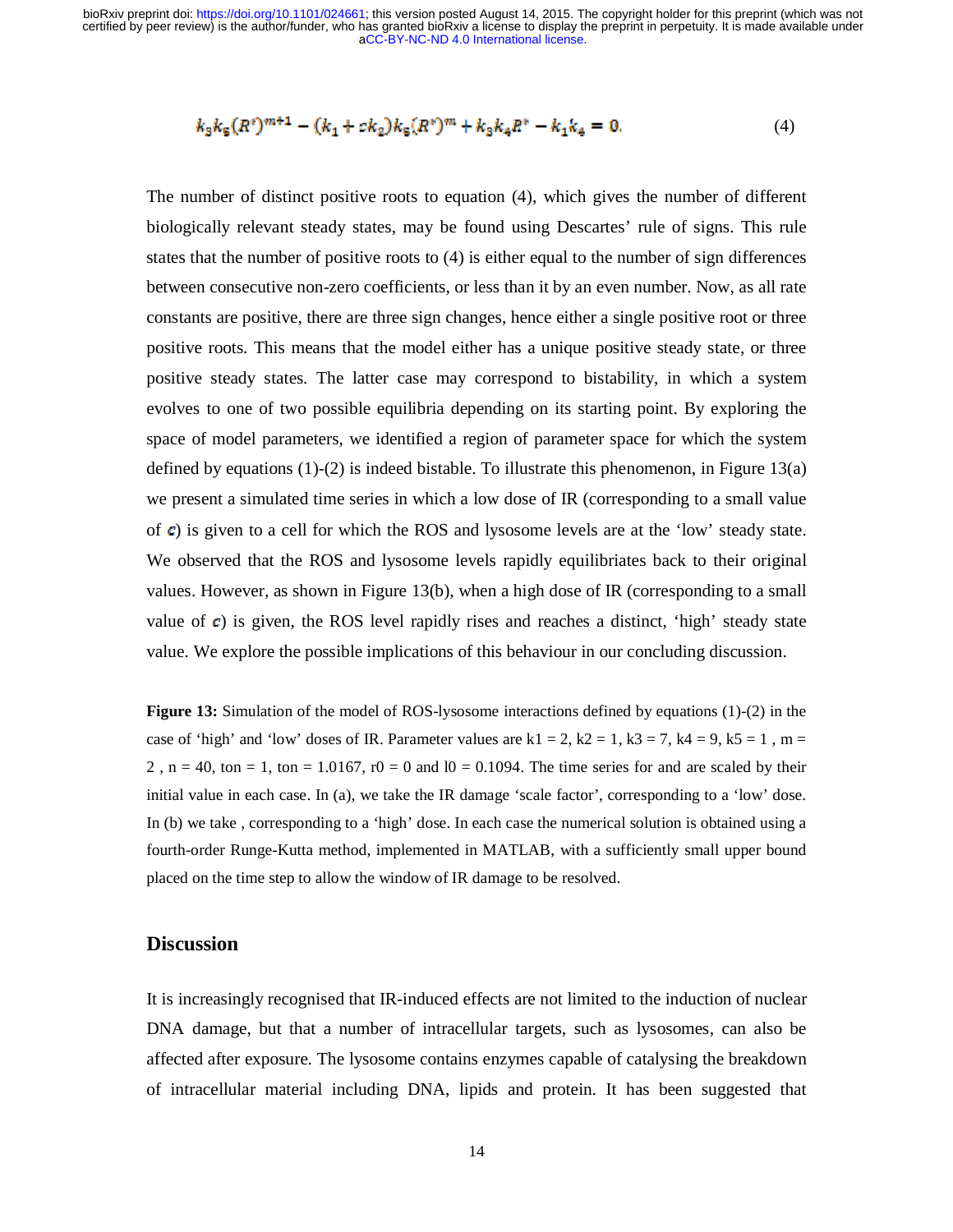lysosomal DNase IIα released after lysosomal rupture can induce chromosomal aberrations much like those seen in IR-induced chromosomal instability *(19)*. Hence, the lysosomal response to IR is of critical importance to understand. The ability of IR to cause lysosomal damage may originate in a direct physical interaction with the lysosomal membrane; alternatively IR may act through an indirect mechanism, such as lipid peroxidation through radiation-induced ROS. Cell signalling through cytokines may also be involved *(18)*.

As expected ionizing radiation induced DNA damage in directly irradiated cells most likely through the production of ROS. DNA damage was also observed in bystander groups at 4 and 12 hours post irradiation. However no increase in oxidative stress was noted in the bystander groups, we therefore suggest the damage is likely attributable to inflammatory signals such as cytokine signalling *(39, 40)*.

We hypothesized that radiation, through a direct or indirect mechanism, was able to alter the lysosomal membrane and induce a state of increased permeability. Our results demonstrate that IR can alter lysosomal stability, not only in directly irradiated cells, but also in bystander populations. Our findings suggest that IR is able to induce significant lysosomal membrane permeabilization 30 minutes after exposure to 2 Gy X-rays, although the effect was also seen with a dose as low as 0.1 Gy. The induction of lysosomal membrane permeabilization was also observed 1 hour following exposure, although this was specific to 2 Gy exposure. Taken together, these results suggest that the process of lysosomal membrane permeabilization is not limited to a direct interaction, since it persists over an extended timescale. In fact, lysosomal changes are still detectable 24 hours after exposure to IR.

Changes in the homeostatic norm, such as aberrant ROS levels and associated downstream effects such as lysosomal lipid peroxidation, may account for the persistent changes observed in membrane permeability. A number of studies have linked ROS to lysosomal membrane permeabilization, although these have not considered the effects of IR *(41-43)*. Common features amongst these studies have linked the process directly to Fenton-type chemistry involving the transition metal iron. Iron is commonly found in the lysosome *(42)*. However, when iron encounters  $H_2O_2$  it reacts to form other radicals, such as the hydroxyl and superoxide radicals. These radicals then interact with the membrane of the lysosome, initiating a chain reaction within the lipid membrane content inducing permeabilization *(44)*. This may be driving the early lysosomal membrane permeabilization following IR that was observed.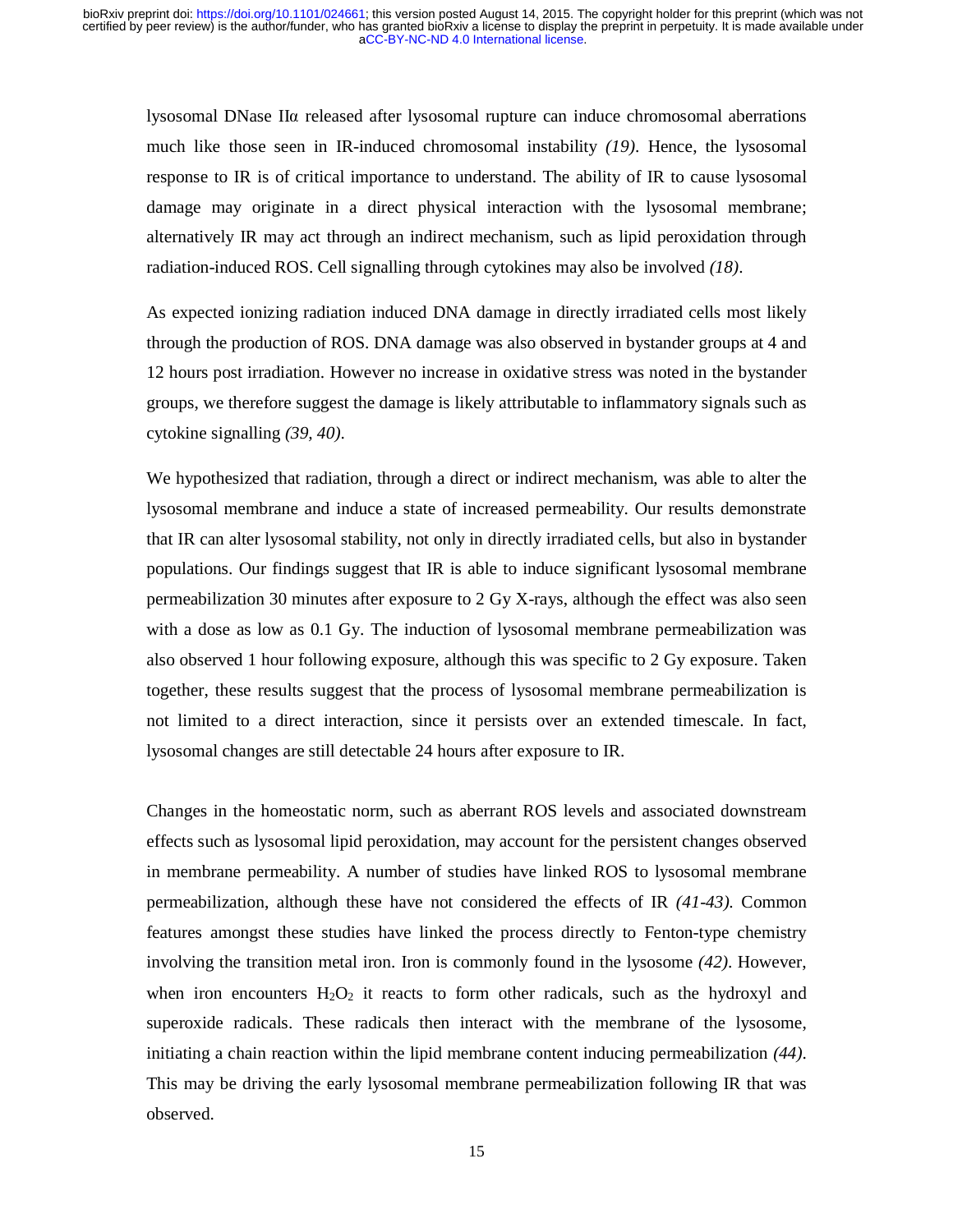Bystander exposed cells demonstrated what appears to be an increase in lysosome number due to the reduction in cytoplasmic green fluorescence or alternatively an increase in the cell membrane permeability, perhaps as a result of the bystander signal. This observation occurred in conjunction with a small but statistically significant increase in DNA damage. The bystander signal therefore was not only able to change lysosomal/cell membrane properties but also DNA damage. However it is unclear if these effects are dependent on one another.

Over the remaining 24-hour period, bystander cells exhibited oscillations in lysosomal number in response to the addition of conditioned media. Saroya, Smith, Seymour and Mothersill [45] observed similar oscillations in zebra fish when examining calcium flux. Other oscillatory responses to bystander conditions were proposed by Lev Bar-Or *et al. (46)* when examining the p53-mdm2 feedback loop. These patterns of response, particularly in the p53 pathway, could be influential in driving the processes discussed in this study.

Having observed changes in lysosomal membrane permeability following IR, we further hypothesized that this is attributable to ROS. It is well known, and has been reproduced in the present study, that IR is a potent stimulator of ROS within the cell. Due to the short-lived nature of ROS, we might expect the majority to be generated and removed within the first few minutes post-irradiation *(2, 47)*. However, our results show that either some of these species have a longer half-life or are being produced as an indirect effect of radiation exposure on the time scale of hours post irradiation. The elevation in oxidative stress is maintained through the time course from 30 minutes to 12 hours. We also observed a small increase in both doses at 12 hours, although this does not correlate with any pattern seen in lysosomal disturbances.

The initial radiation insult is likely to consume a large proportion of the cell's antioxidant capacity. This, in combination with an increased production of ROS, could induce a change in the cells oxidant status and ultimately alter the direction in which the cell is heading for example from a path of cell differentiation to one of cell proliferation. Building on previous work by *(47, 48)* have suggested that delayed ROS production may be attributable to p53 and its potent transcriptional activity, in this instance up-regulating redox related genes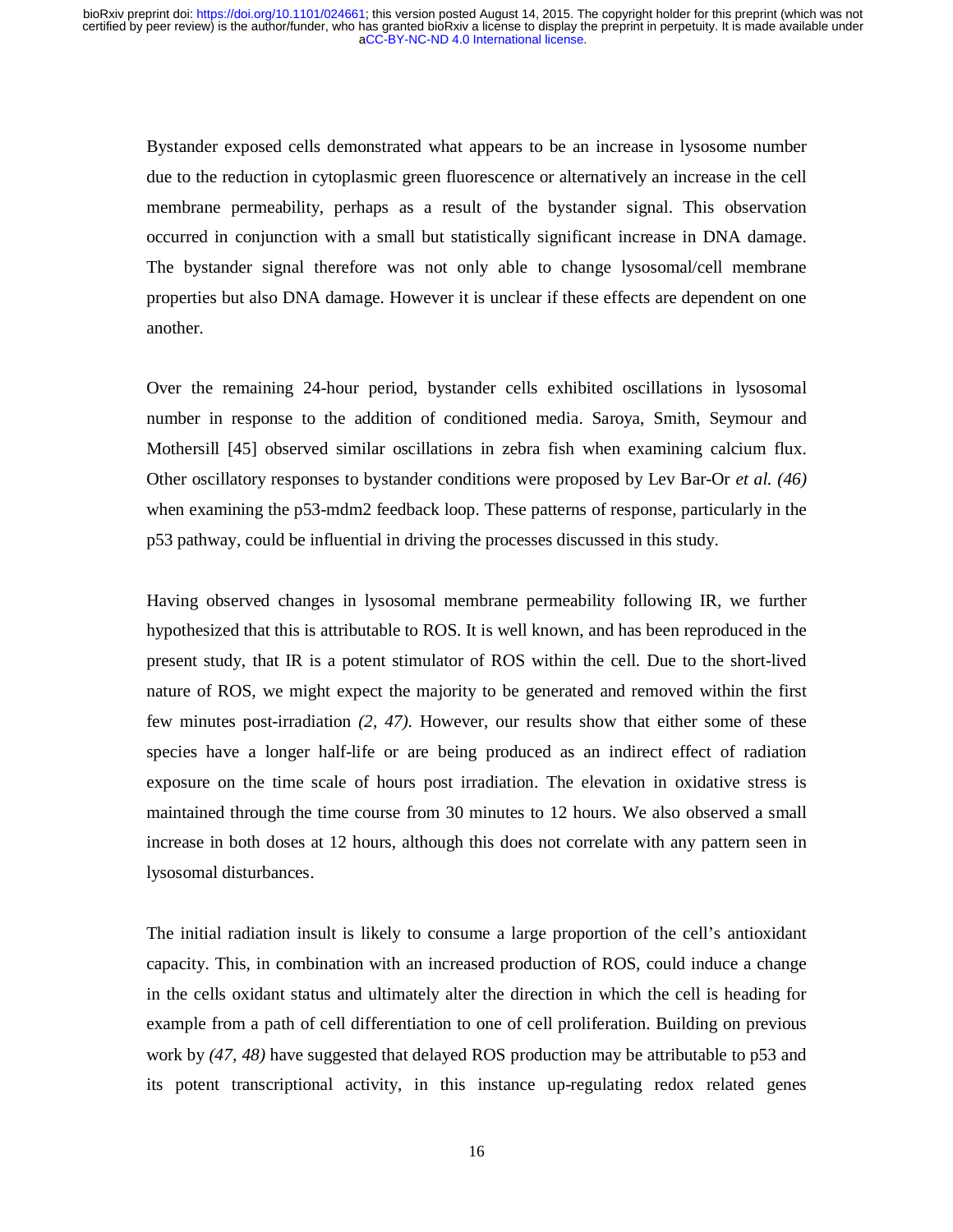responsible for ROS induction and mitochondrial failure. The effects seen in the present study might be attributable to such a mechanism, involving changes in protein expression.

Bystander cells showed a reduction in oxidative stress when exposed to ICCM. This effect was only noted after 1 hour and 4 hours, suggesting that the bystander signal may transfer some antioxidant property over an intermediate timescale. However, DNA damage was also increased as a result of the bystander signal. This positive and negative BE has been documented previously and is reviewed by *(49)*.

To further explore the possible mechanism by which ROS mediate persistent lysosomal damage, we constructed a simple mathematical model for the temporal dynamics of the intracellular levels of ROS and lysosomes. A key assumption in the model is that several ROS molecules at once are required to induce permeability in each lysosome leads to a nonlinear dependence of lysosome rupture on the ROS level. This assumption of cooperativity, coupled with amplification of ROS production by damaged lysosomes is shown to be capable of leading to bistable behaviour, whereby IR is able to shift the cell from one redox state to a new equilibrium if the radiation dose exceeds a threshold level. This may have profound implications for normal homeostatic control of cellular processes such as cell proliferation. Clearly this model represents an abstraction of reality, where we would expect the process of lysosomal rupture to be more gradual with progressive hits by ROS. A further source of complexity that we have neglected in our model is that, over longer timescales, we would expect processes such as autocatalytic extinction of ROS through NADH to lead to a gradual return of ROS levels to their 'low' or 'normal' steady-level. Nevertheless, our model hypothesises an intriguing possible mechanism where the cell's natural resistance to excess ROS is overcome through saturation of defence mechanisms, or alternatively through an orchestrated mechanism to increase rate of ROS production. As a result cells can exist into two states of ROS concentration for which IR can act as a switch. The initial state corresponds to normal desired cellular function; however the secondary state, corresponding to higher ROS concentration, has the ability to cause intracellular damage and change cell function. A natural next step would be to consider the intracellular localisation of ROS and lysosomes following IR and resolve their spatio-temporal dynamics, which may highlight the likely stochastic nature of this process. A further natural extension of the model is to consider the behaviour of bystander, rather than directly irradiated, cells.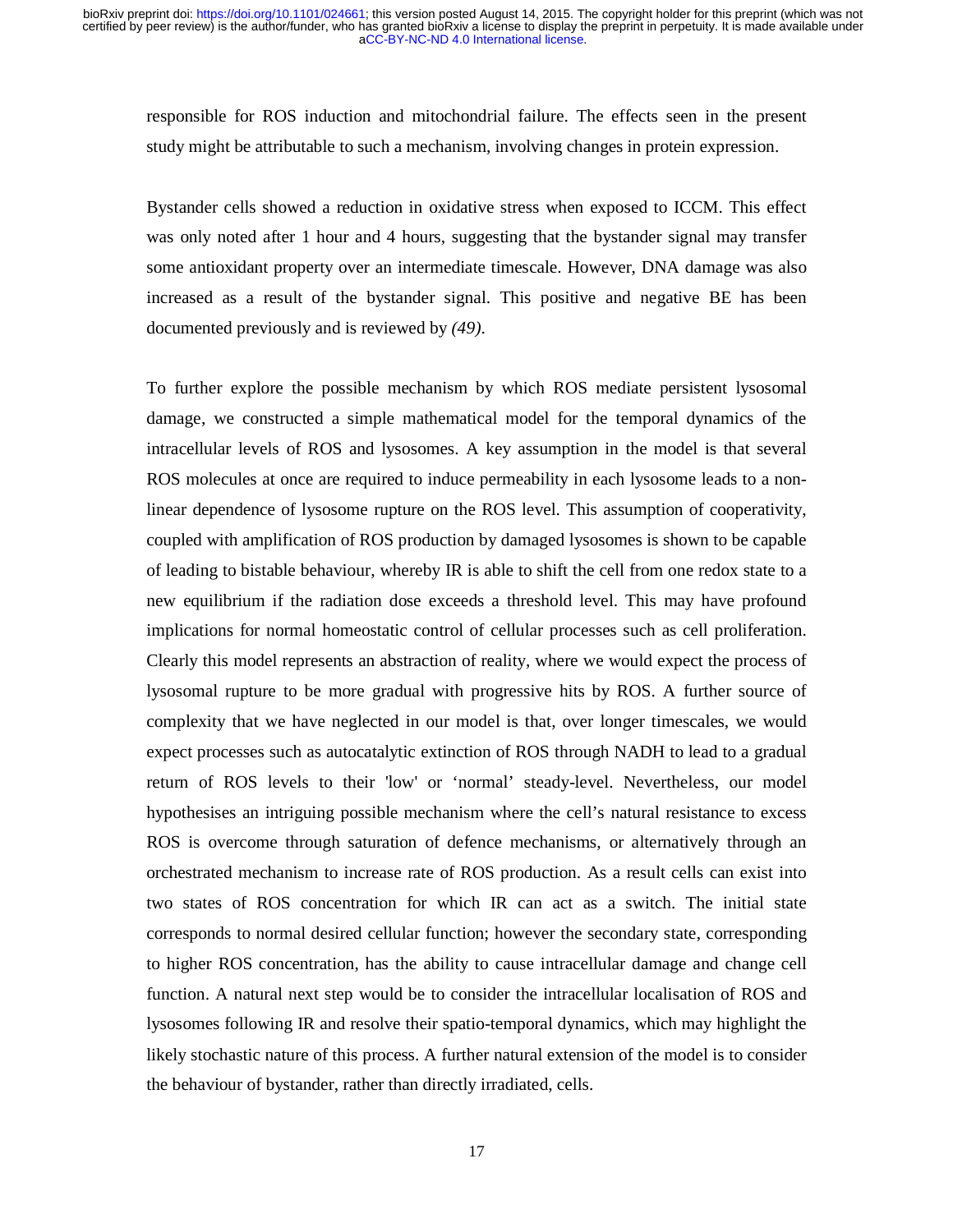In conclusion, we have investigated the link between ionizing radiation exposure, oxidative stress and the sub-cellular response in particular lysosomal stability in primary human fibroblasts. We have demonstrated for the first time that IR alters lysosomal membrane permeability at medically relevant doses in primary human fibroblasts. These doses also induce persistent increase in oxidative stress in directly irradiated cells. However irradiated cells produce antioxidant signals that are functional in a bystander population. Taken together, our results demonstrate a potential role for IR-induced ROS in lysosomal membrane permeabilization.

Persistent alterations in lysosomal membrane have many wider implications for cellular and tissue health. Persistent leakage of enzymes has the potential to drastically alter the cell signalling environment, with small increases in permeability possibly driving cell proliferation. Complete rupture, however, could induce apoptosis or necrosis, which is a driver of inflammatory processes in a tissue microenvironment. We anticipate that such processes may be involved in NTE, and warrant further investigation, it also adds weight to the idea of the whole cell being sensitive to radiation and contributing to NTE.

# **Author contributions**

SB performed experiments and wrote the paper. AF produced model and wrote paper. DF contributed to model and wrote paper. MK planned experiments and wrote paper.

# **Acknowledgements**

SB was funded by an Oxford Brookes Nigel Groome Studentship. AF is funded by the EPSRC through grant EP/I017909/1 (www.2020science.net). The authors would like to thank Drs Mark Hill and James Thompson and Mr Luke Bird for radiation expertise.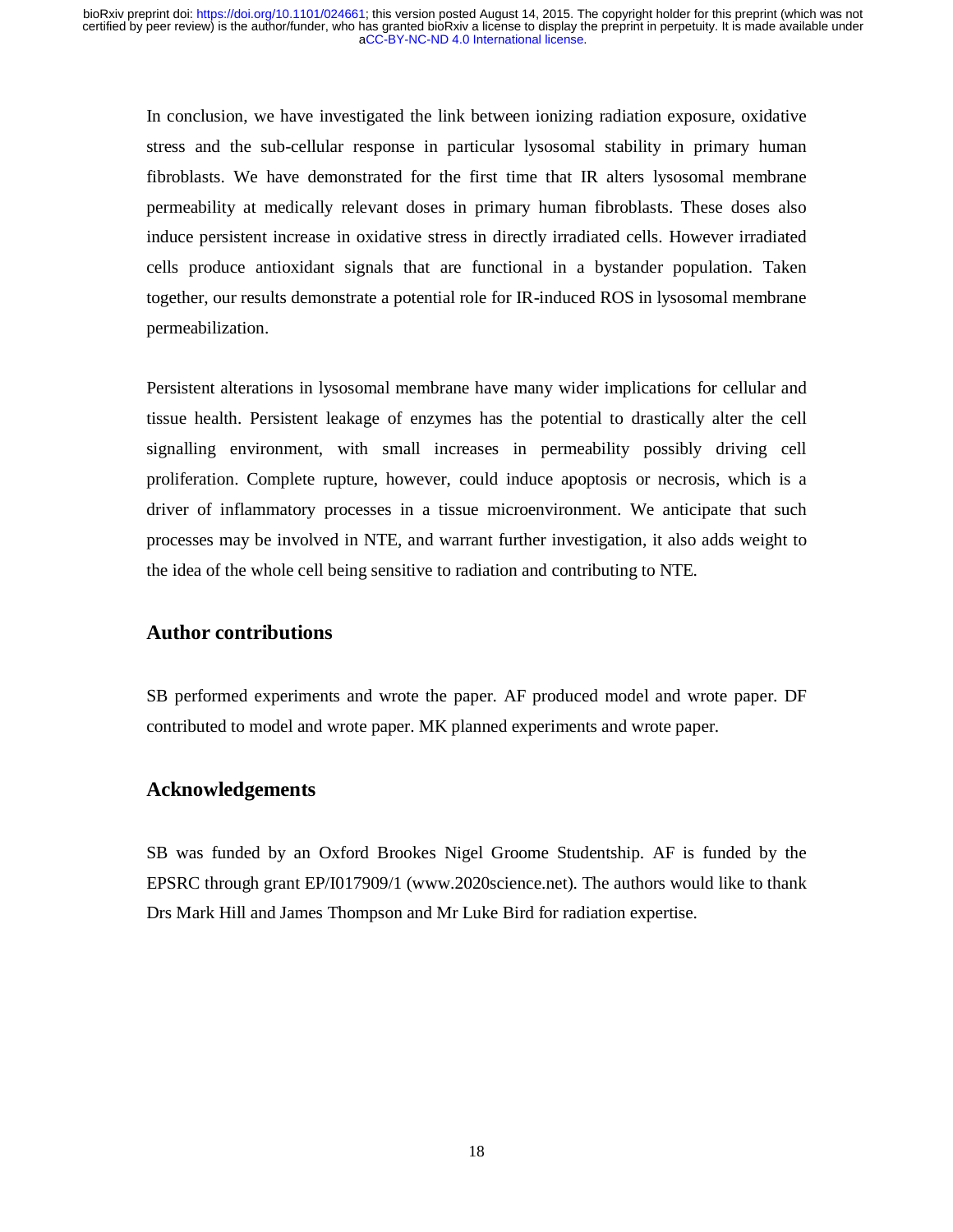## **References**

*1*. Spiers FW. Background radiation and estimated risks from low-dose irradiation. The British journal of radiology 1979 52(618):508 - 9.

*2*. Hall E, Giaccia A. Radiobiology for the Radiologist. Mitchell C, editor: Lippincott Williams & Wilkins; 2012.

*3*. Calabrese EJ. Origin of the linearity no threshold (LNT) dose-response concept. Arch Toxicol 2013 87(9):1621 - 33.

*4*. Sjostedt S, Bezak E. Non-targeted effects of ionizsing radiation and radiotherapy. Australas Phys Eng Sci Med 2010 33(3):219 - 31.

*5*. Morgan WF. Non-targeted and delayed effects of exposure to ionizing radiation: I. Radiation-induced genomic instability and bystander effects in vitro. Radiat Research 2003 159(5):567-80.

*6*. Morgan WF. Non-targeted and delayed effects of exposure to ionizing radiation: II. Radiation-induced genomic instability and bystander effects in vivo, clastogenic factors and transgenerational effects. Radiat Res 2003 159(5):581 - 96.

*7*. Kadhim M, Salomaa S, Wright E, Hildebrandt G, Belyakov OV, Prise KM *et al.* Nontargeted effects of ionising radiation--implications for low dose risk. Mutat Res 2013 752(2):84-98.

*8*. Kadhim MA, Macdonald DA, Goodhead DT, Lorimore SA, Marsden SJ, Wright EG. Transmission of chromosomal instability after plutonium alpha-particle irradiation. Nature 1992 355(6362):738-40.

*9*. Baverstock K. Radiation-induced genomic instability: a paradigm-breaking phenomenon and its relevance to environmentally induced cancer. Mutat Res 2000 454(1-2):89-109.

*10*. Leskovac A, Petrovic S, Guc-Scekic M, Vujic D, Joksic G. Radiation-induced mitotic catastrophe in FANCD2 primary fibroblasts. Int J Radiat Biol 2014 90(5):373 - 81.

*11*. Zhang b, Wang Y, Pang X, Su Y, Ai G, Wang T. ER stress induced by ionising radiation in IEC-6 cells. Int J Radiat Biol 2010 86(6):429 - 35.

*12*. Szumiel I. Ionising radiation-induced oxidative stress, epigenetic changes and genomic instability: the pivotal role of mitochondria. Int J Radiat Biol 2014 17:1 - 55.

*13*. Tominaga H, Kodama S, Matsuda N, Suzuki K, Watanabe M. Involvement of reactive oxygen species (ROS) in the induction of genetic instability by radiation. Jornal of radiation research 2004 45(2):181 - 8.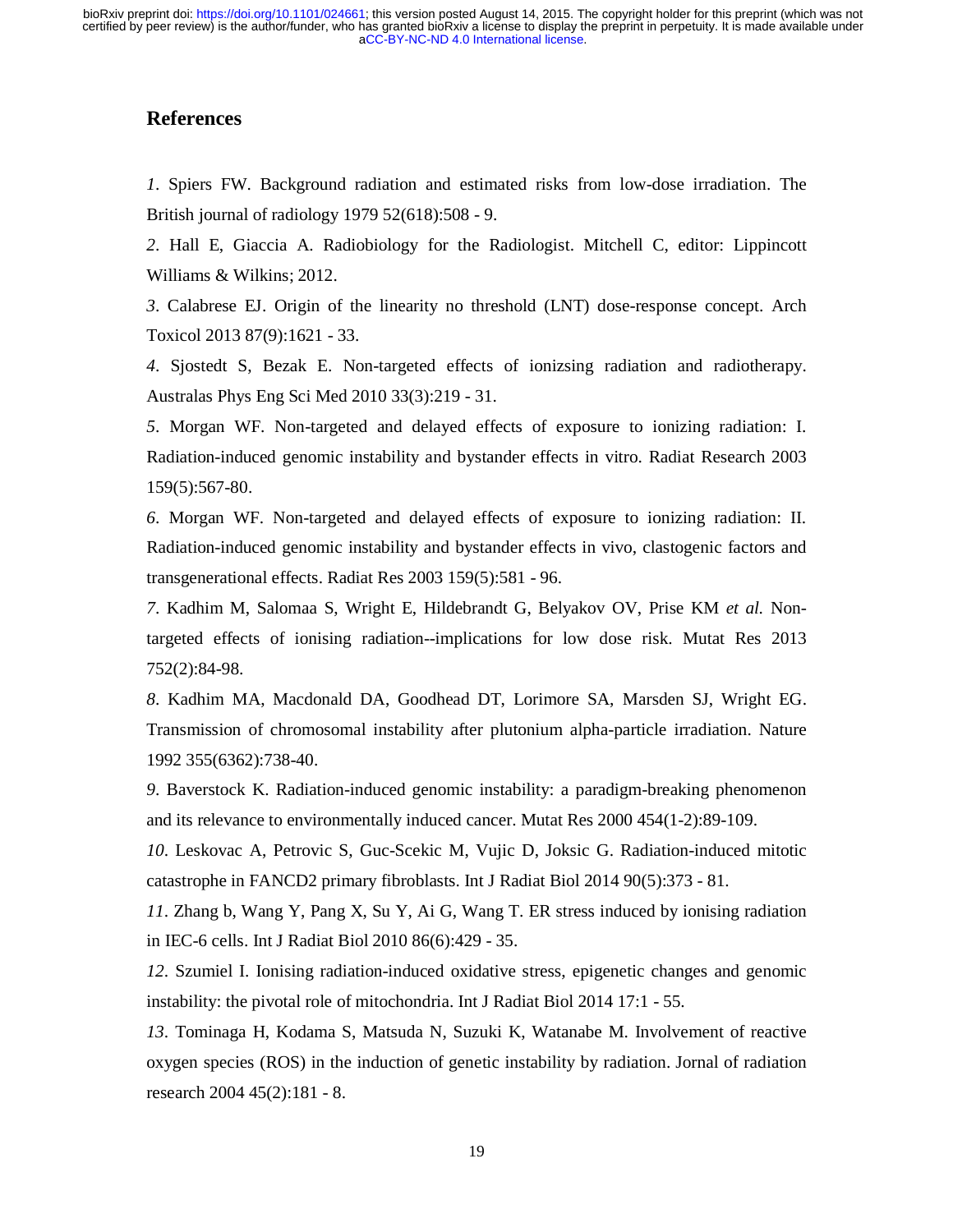*14*. Kim GJ, Fiskum GM, Morgan WF. A role for mitochondrial dysfunction in perpetuating radiation-induced genomic instability. Cancer Res 2006 66(21):10377 - 83.

*15*. Devasagayam TP, Tilak JC, Boloor KK, Sane KS, Ghaskadbi SS, Lele RD. Free radicals and antioxidants in human health: current status and future prospects. The Journal of the Association of Physicians of India 2004 52:794 - 804.

*16*. Valko M, Rhodes CJ, Moncol J, Izakovic M, Mazur M. Free radicals, metals and antioxidants in oxidative stress-induced cancer. Chem-Biol Interact 2006 160(1):1 - 40.

*17*. Villamil Giraldo AM, Appelqvist H, Ederth T, Öllinger K. Lysosomotropic agents: impact on lysosomal membrane permeabilization and cell death. Biochem Soc Trans 2014  $42(5):1460 - 4.$ 

*18*. Ullio C, Casas J, Brunk UT, Sala G, Fabriàs G, Ghidoni R *et al.* Sphingosine mediates TNFα-induced lysosomal membrane permeabilization and ensuing programmed cell death in hepatoma cells. J Lipid Res 2012 53(6):1134 - 43.

*19*. Allison AC, Paton GR. Chromosome damage in human diploid cells following activation of lysosomal enzymes. Nature 1965 207(5002):1170 - 3.

*20*. Lipton P. Lysosomal membrane permeabilization as a key player in brain ischemic cell death: a "lysosomocentric" hypothesis for ischemic brain damage. Translational Stroke Research 2013 4(6):672 - 84.

*21*. Terman A, Kurz T. Lysosomal iron, iron chelation, and cell death. Antioxidants & Redox Signaling 2013 18(8):888 - 98.

*22*. Henry B, Möller C, Dimanche-Boitrel MT, Gulbins E, Becker KA. Targeting the ceramide system in cancer. Cancer Lett 2013 332(2):286 - 94.

*23*. Henry B, Ziobro R, Becker KA, Kolesnick R, Gulbins E. Acid sphingomyelinase. Handb Exp Pharmacol 2013 (215):77 - 88.

*24*. Sillence DJ. Apoptosis and signalling in acid sphingomyelinase deficient cells. BMC Cell Biol 2001 2(24).

*25*. Kurz T, Leake A, von Zglinicki T, Brunk UT. Lysosomal redox-active iron is important for oxidative stress-induced DNA damage. Ann N Y Acad Sci 2004 1019:285 - 8.

*26*. Bresgen N, Jaksch H, Lacher H, Ohlenschläger I, Uchida K, Eckl PM. Iron-mediated oxidative stress plays an essential role in ferritin-induced cell death. Free Radic Biol Med 2010 48(10):1347 - 57.

*27*. Bras JM. Lysosomal storage disorders and iron. Int Rev Neurobiol 2013 110 251 - 75.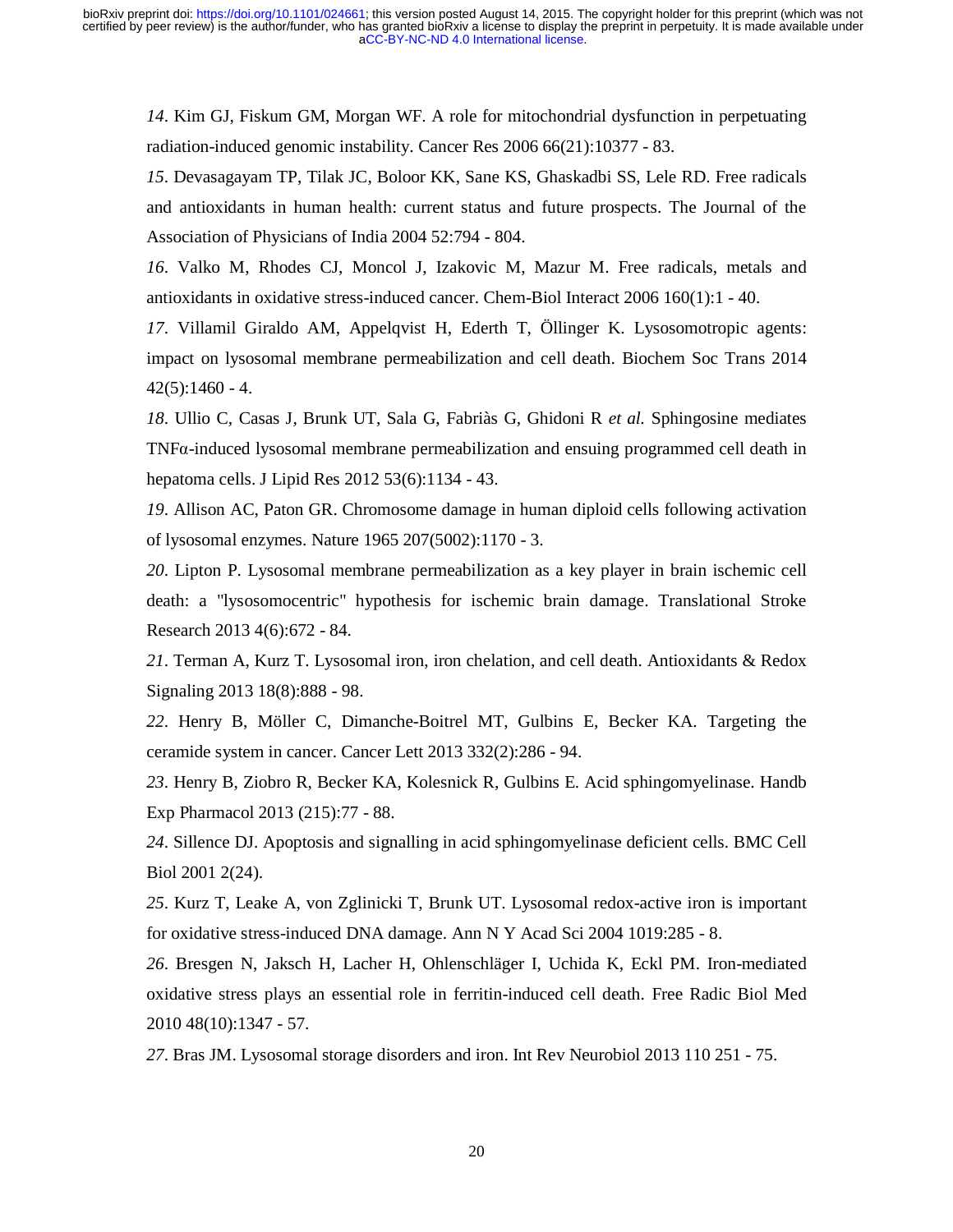*28*. Berndt C, Kurz T, Selenius M, Fernandes AP, Edgren MR, Brunk UT. Chelation of lysosomal iron protects against ionizing radiation. The Biochemical Journal 2010 432(2):295 - 301.

*29*. Corre I, Niaudet C, Paris F. Plasma membrane signaling induced by ionizing radiation. Mutat Res 2010 704(1 - 3):61 - 7.

*30*. Cox R, Masson WK. X-ray survival curves of marrow cells. Proceedings of the 6th L. H. Gray Conference. 1975.

*31*. Olive PL, Banáth JP, Durand RE. Heterogeneity in radiation-induced DNA damage and repair in tumor and normal cells measured using the "comet" assay. Radiat Res 1990 122(1):86 - 94.

*32*. Wu JH, Wilson JB, Wolfreys AM, Scott A, Jones NJ. Optimization of the comet assay for the sensitive detection of PUVA-induced DNA interstrand cross-links. Mutagenesis 2009 24(2):173 - 81.

*33*. Brunk UT, Dalen H, Roberg K, Hellquist HB. Photo-Oxidative Disruption of Lysosomal Membranes Causes Apoptosis of Cultured Human Fibroblasts. Free Radic Biol Med 1997 23(4):616 - 26.

*34*. Hellquist HB, Svensson I, Ut B. Oxidant-induced apoptosis: A consequence of lethal lysosomal leak? Redox Report 1997 3(1):65 - 70.

*35*. Yuan XM, Li W, Olsson AG, Brunk UT. The toxicity to macrophages of oxidized lowdensity lipoprotein is mediated through lysosomal damage. Atherosclerosis 1997 133(2):153 - 61.

*36*. Lia W, Yuana XM, Nordgrena G, Dalenb H, Dubowchikc GM, Firestoned RA *et al.* Induction of cell death by the lysosomotropic detergent MSDH. FEBS Lett 2000 470(1):35 - 9.

*37*. Bowler DA, Moore SR, Macdonald DA, Smyth SH, Clapham P, Kadhim MA. Bystandermediated genomic instability after high LET radiation in murine primary haemopoietic stem cells. Mutat Res 2006 597(1-2):50-61.

*38*. Tyson JJ, Chen KC, Novak B. Sniffers, buzzers, toggles and blinkers: dynamics of regulatory and signaling pathways in the cell. Curr Opin Cell Biol 2003 15(2):221-31.

*39*. Sprung CN, Ivashkevich A, Forrester HB, Redon CE, Georgakilas A, Martin OA. Oxidative DNA damage caused by inflammation may link to stress-induced non-targeted effects. Cancer Lett 2015 356(1):72-81.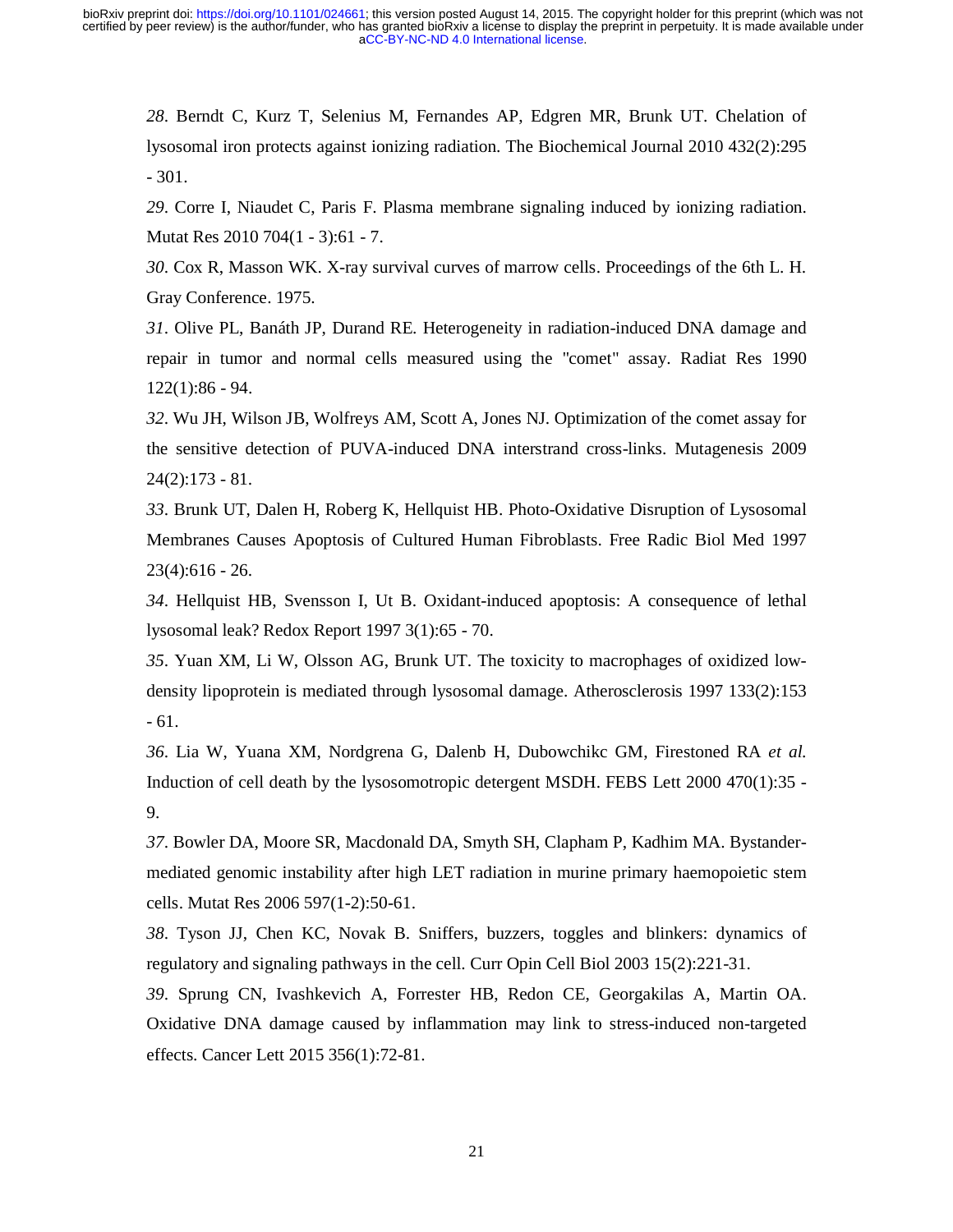*40*. Brach MA, Gruss HJ, Kaisho T, Asano Y, Hirano T, Herrmann F. Ionizing radiation induces expression of interleukin 6 by human fibroblasts involving activation of nuclear factor-kappa B. J Biol Chem 1993 268(12):8466-72.

*41*. Johansson AC, Appelqvist H, Nilsson C, Kågedal K, Roberg K. Regulation of apoptosisassociated lysosomal membrane permeabilization. Apoptosis 2010 15(5):527 - 40.

*42*. Lin Y, Epstein DL, Liton PB. Intralysosomal iron induces lysosomal membrane permeabilization and cathepsin D-mediated cell death in trabecular meshwork cells exposed to oxidative stress. Investigative opthalmology  $\&$  visual science 2010 51(12):6483 - 95.

*43*. Karlsson M, Kurz T, Brunk UT, Nilsson SE, Frennesson CI. What does the commonly used DCF test for oxidative stress really show? The Biochemical Journal 2010 428(2):183 - 90.

*<sup>44</sup>*. Huai J, Vögtle FN, Jöckel L, Li Y, Kiefer T, Ricci JE *et al.* TNFα-induced lysosomal membrane permeability is downstream of MOMP and triggered by caspase-mediated NDUFS1 cleavage and ROS formation. J Cell Sci 2013 126(17):4015 - 25.

*45*. Saroya R, Smith R, Seymour C, Mothersill C. Injection of resperpine into zebrafish, prevents fish to fish communication of radiation-induced bystander signals: confirmation in vivo of a role for serotonin in the mechanism. Dose Response: a publication of International Hormesis Society 2009 8(21):317 - 30.

*46*. Lev Bar-Or R, Maya R, Segel LA, Alon U, Levine AJ, Oren M. Generation of oscillations by the p53-Mdm2 feedback loop: a theoretical and experimental study. Proc Natl Acad Sci U S A 2000 97(21):11250 - 5.

*47*. Redpath JL, Gutierrez M. Kinetics of induction of reactive oxygen species during the post-irradiation expression of neoplastic transformation in vitro. Int J Radiat Biol 2001 77(11):1081 - 5.

*48*. Polyak K, Xia Y, Zweier JL, Kinzler KW, Vogelstein B. A model for p53-induced apoptosis. Nature 1997 389(6648):300 - 5.

*49*. Mitchel RE. The bystander effect: recent developments and implications for understanding the dose response. Nonlinearity Biol Toxicol Med 2004 2(3):178 - 83.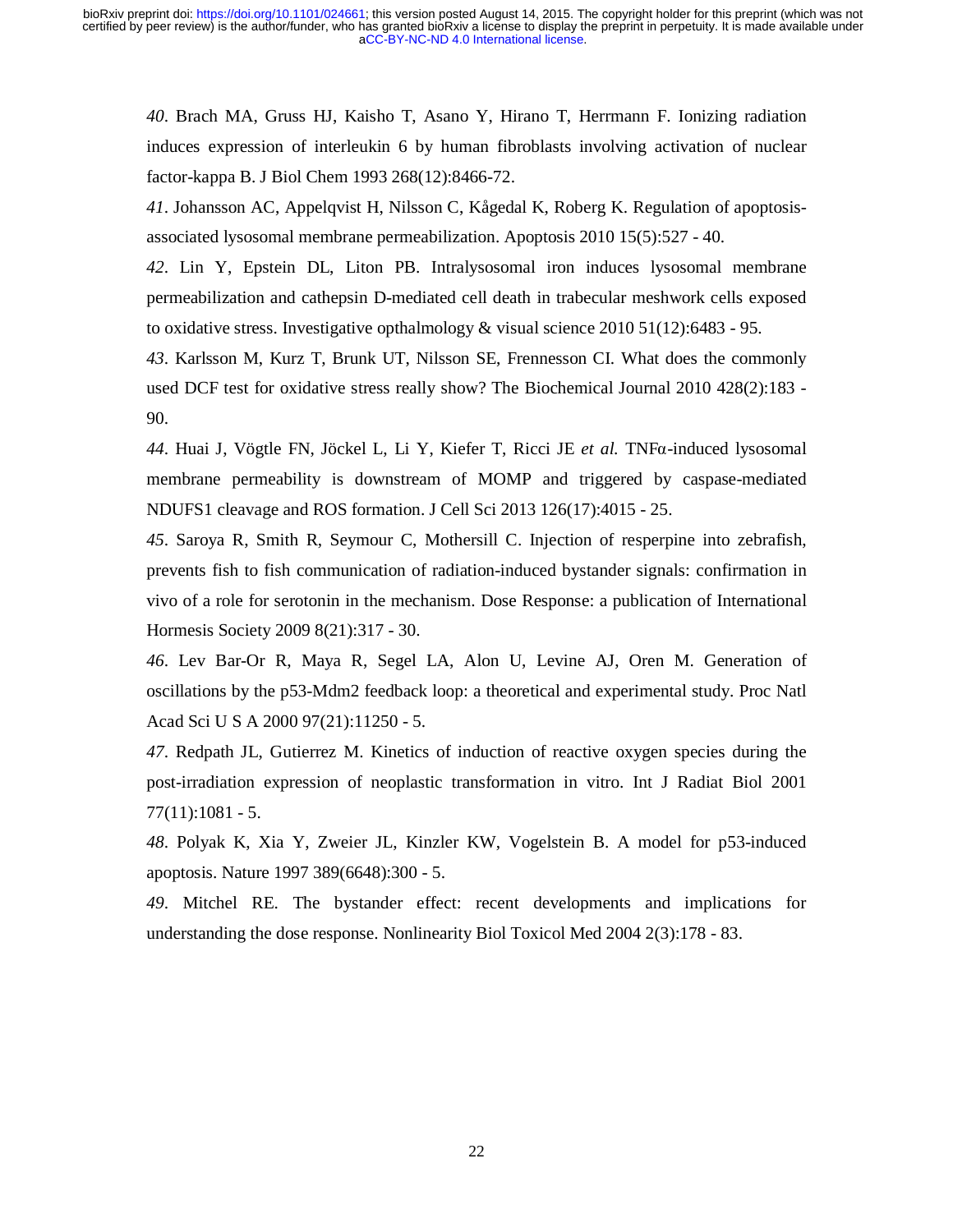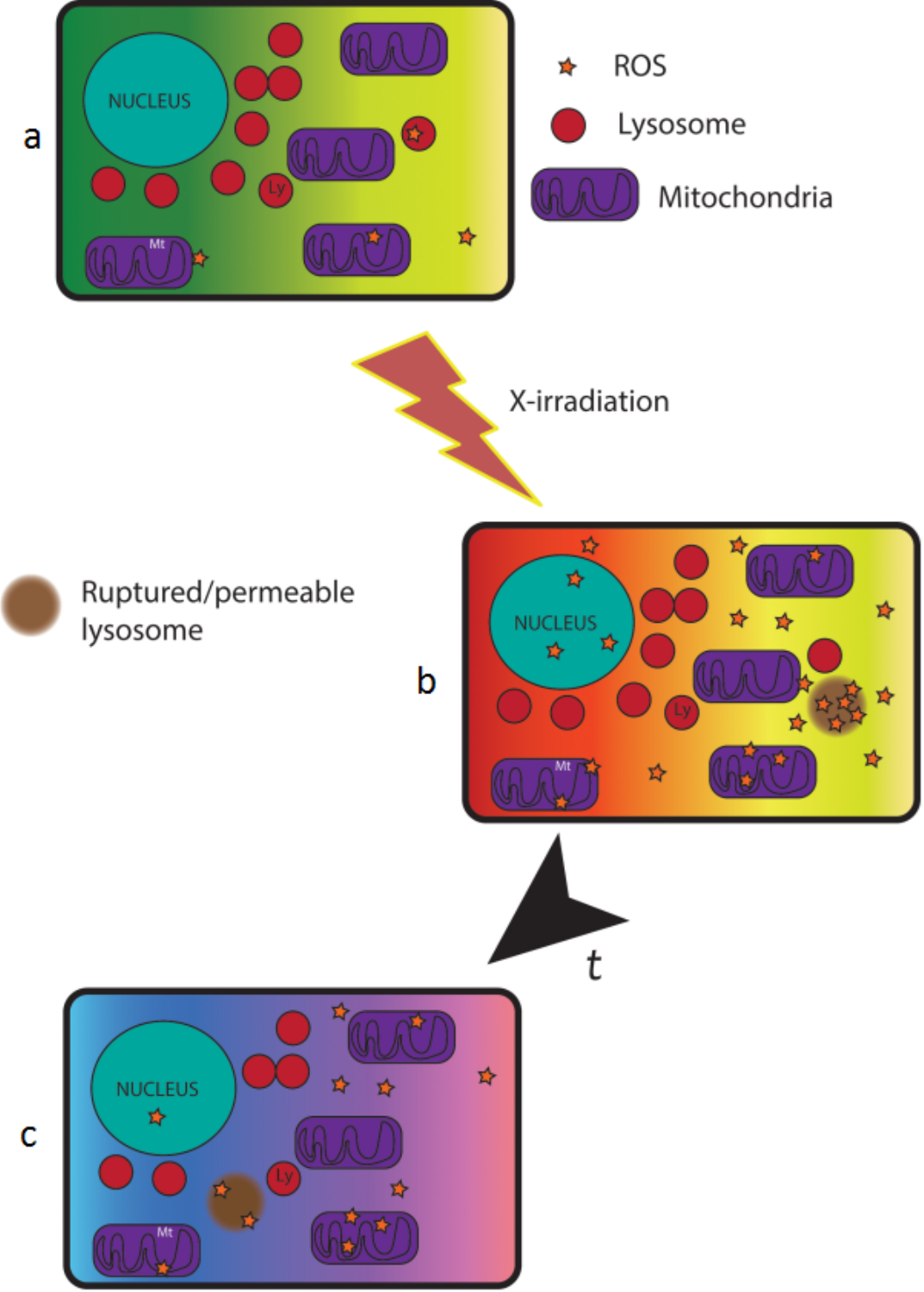

Incubate cells with AO for 15 minutes Remove AO and wash cells PBS  $(4x)$ Irradiate Analyse Green Fluorescence (30 minutes & 1 hour)

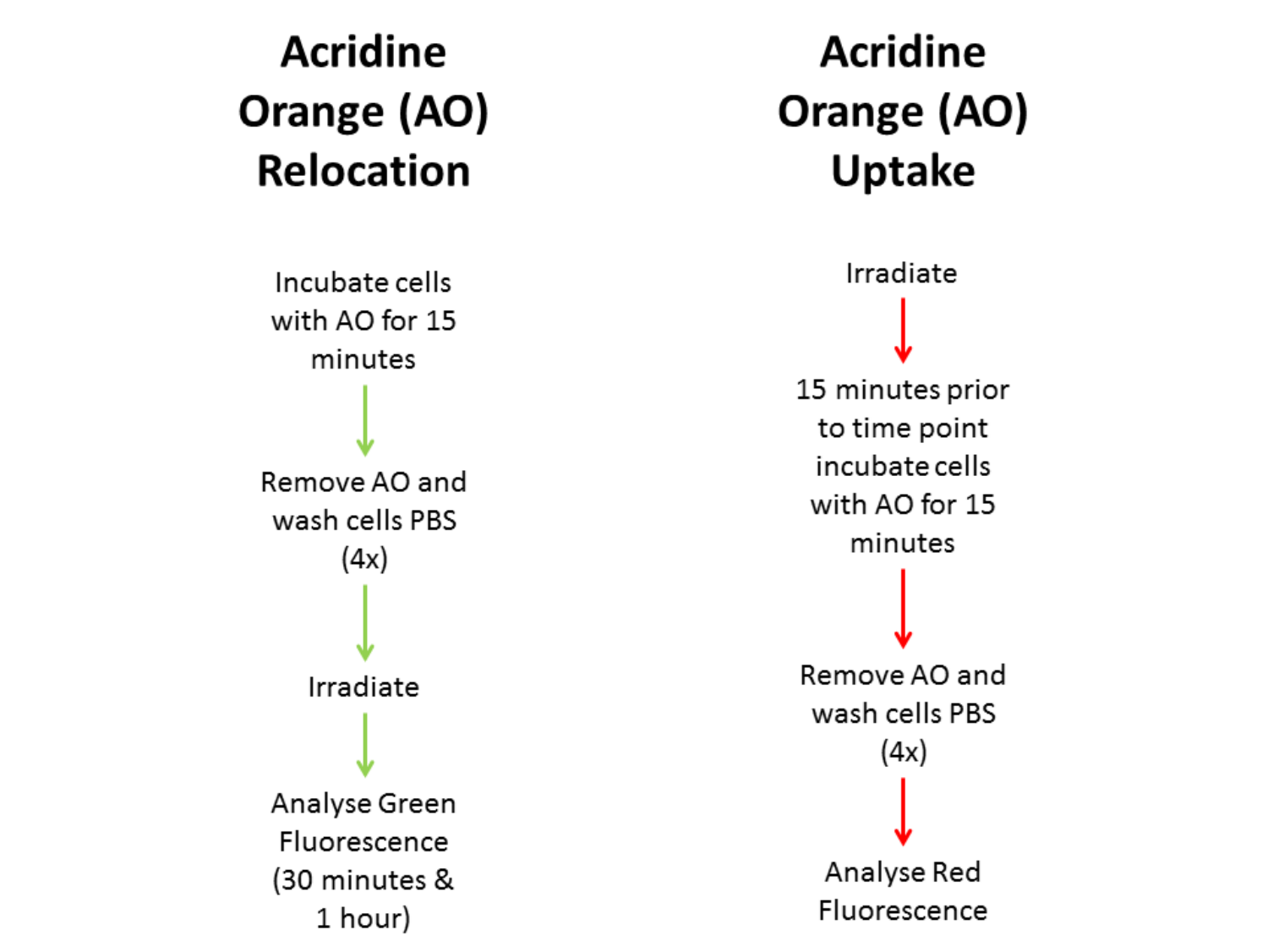| 80                   |                | ٠                        |                |   |             |                          |   |            |                |  |      |                       |  |      |                |  |      |  |
|----------------------|----------------|--------------------------|----------------|---|-------------|--------------------------|---|------------|----------------|--|------|-----------------------|--|------|----------------|--|------|--|
|                      |                |                          |                |   |             |                          |   |            |                |  |      |                       |  |      |                |  |      |  |
|                      | ۰              |                          |                | ٠ |             |                          |   |            |                |  |      |                       |  |      |                |  |      |  |
|                      |                |                          |                |   |             |                          |   |            |                |  |      |                       |  |      |                |  |      |  |
|                      |                |                          |                |   |             |                          |   |            |                |  |      |                       |  |      |                |  |      |  |
| 60                   |                |                          |                |   |             |                          |   |            |                |  |      |                       |  |      |                |  |      |  |
|                      |                |                          |                |   |             |                          |   |            |                |  |      |                       |  |      |                |  |      |  |
|                      |                | ۰                        |                |   |             |                          |   |            |                |  |      |                       |  |      |                |  |      |  |
|                      |                |                          |                |   |             |                          |   |            |                |  |      |                       |  |      |                |  |      |  |
|                      |                |                          |                |   |             |                          |   |            |                |  |      |                       |  |      |                |  |      |  |
|                      |                |                          |                |   | - 3分野中の風の雪  |                          |   |            |                |  |      |                       |  |      |                |  |      |  |
|                      |                |                          |                |   |             |                          |   |            |                |  |      |                       |  |      |                |  |      |  |
| % tail DMA<br>e<br>e |                |                          |                |   |             |                          |   |            |                |  |      |                       |  |      |                |  |      |  |
|                      | i<br>F         |                          |                |   |             |                          |   |            |                |  |      |                       |  |      |                |  |      |  |
|                      |                |                          |                |   | <b>JANA</b> |                          | v |            |                |  |      |                       |  |      |                |  | ť    |  |
|                      |                |                          |                |   |             |                          |   | ž          |                |  | ÷    |                       |  |      |                |  |      |  |
|                      | ۹              | ··· ホート···· 全部全部主義全国学生学生 |                |   |             | ÷                        |   |            |                |  | 喜    |                       |  |      |                |  |      |  |
| 20                   |                |                          |                |   |             | <b>THE REAL PROPERTY</b> | Ì | 第六章 東京 ネット |                |  |      | <b>Figure</b> externe |  |      |                |  | ś    |  |
|                      |                |                          |                | È |             |                          |   |            |                |  |      |                       |  | できまえ | 言葉             |  | 医血管  |  |
|                      | 医心理            |                          | 現在ます!          |   |             |                          |   |            | 再变乐天皇,         |  |      |                       |  |      |                |  |      |  |
|                      |                |                          |                |   |             |                          |   |            |                |  |      |                       |  |      |                |  |      |  |
|                      |                |                          |                |   | 赤土金石高高金石金石  | 5                        |   |            |                |  |      |                       |  |      |                |  |      |  |
| ٥                    |                |                          |                |   |             |                          |   |            |                |  |      |                       |  |      |                |  |      |  |
|                      | Control 0.1 Gy | 2 Gy                     | Control 0.1 Gy |   | 2 Gy        | Control 0.1 Gy           |   | 2 Gy       | Control 0.1 Gy |  | 2 Gy | Control 0.1 Gy        |  | 2 Gy | Control 0.1 Gy |  | 2 Gy |  |
|                      |                |                          |                |   |             |                          |   |            |                |  |      |                       |  |      |                |  |      |  |
|                      | 0.5 Hr         |                          | 1 Hr           |   |             | 4 Hr                     |   |            | 8 Hr           |  |      | 12 Hr                 |  |      | 24 Hr          |  |      |  |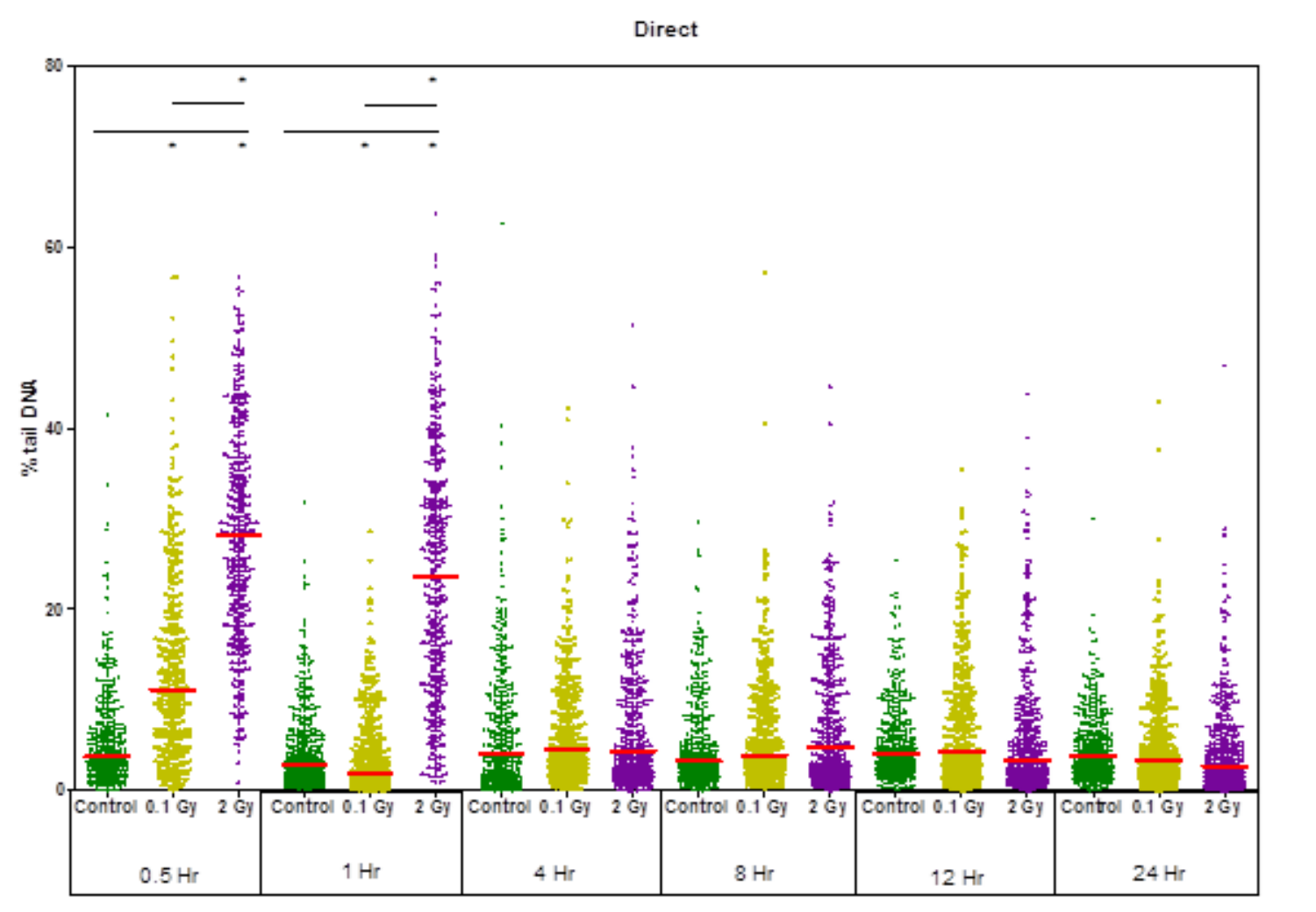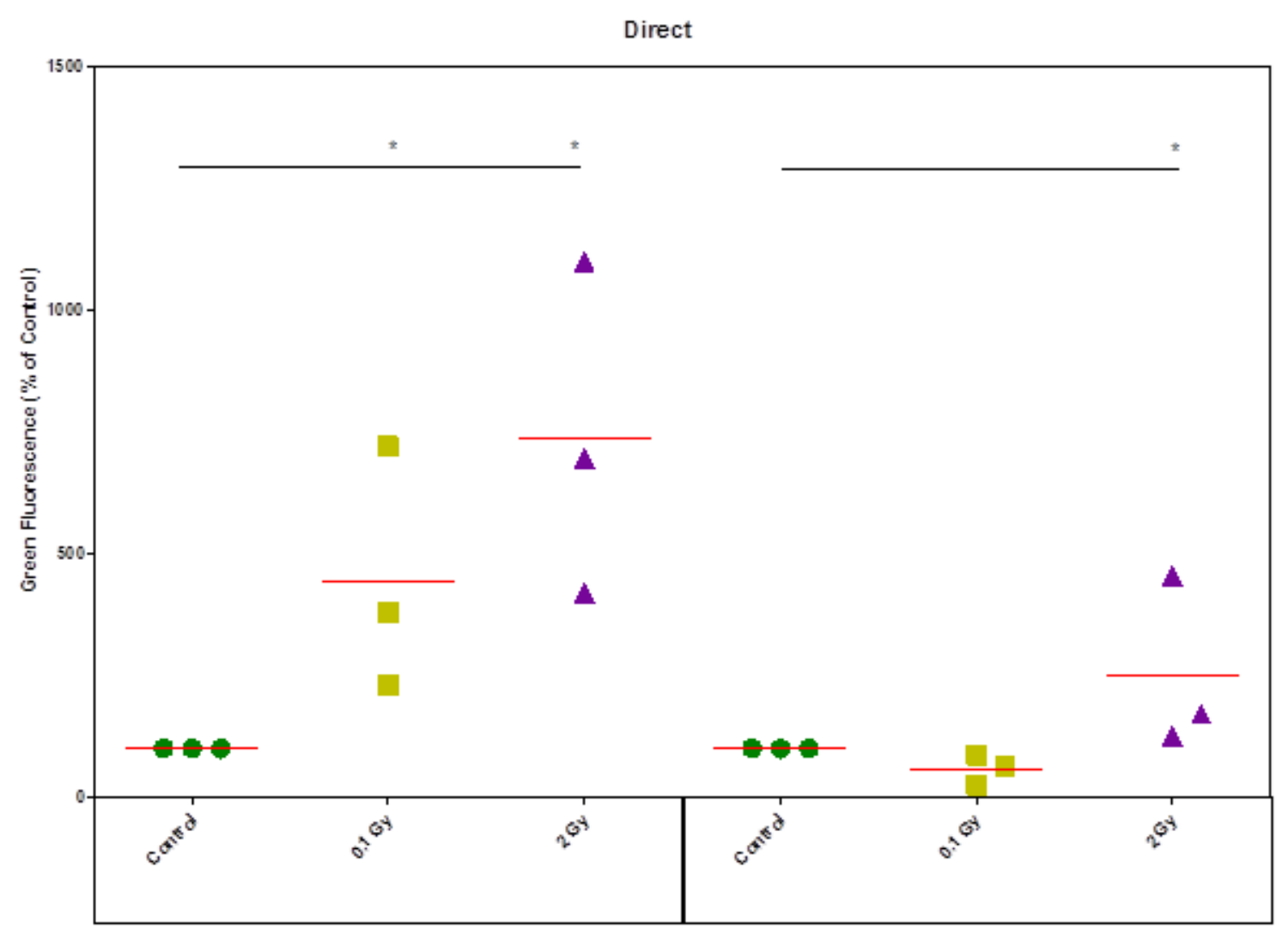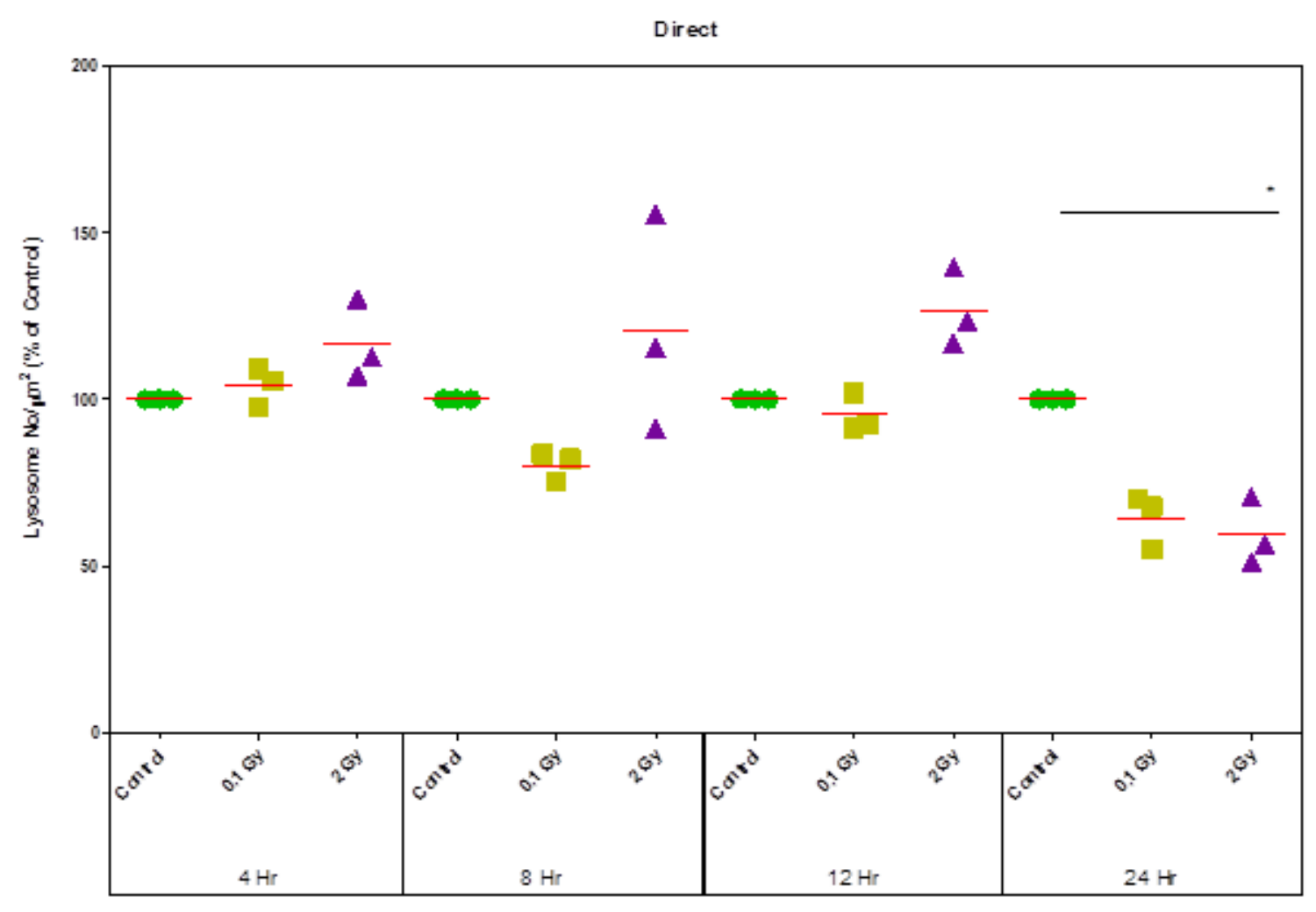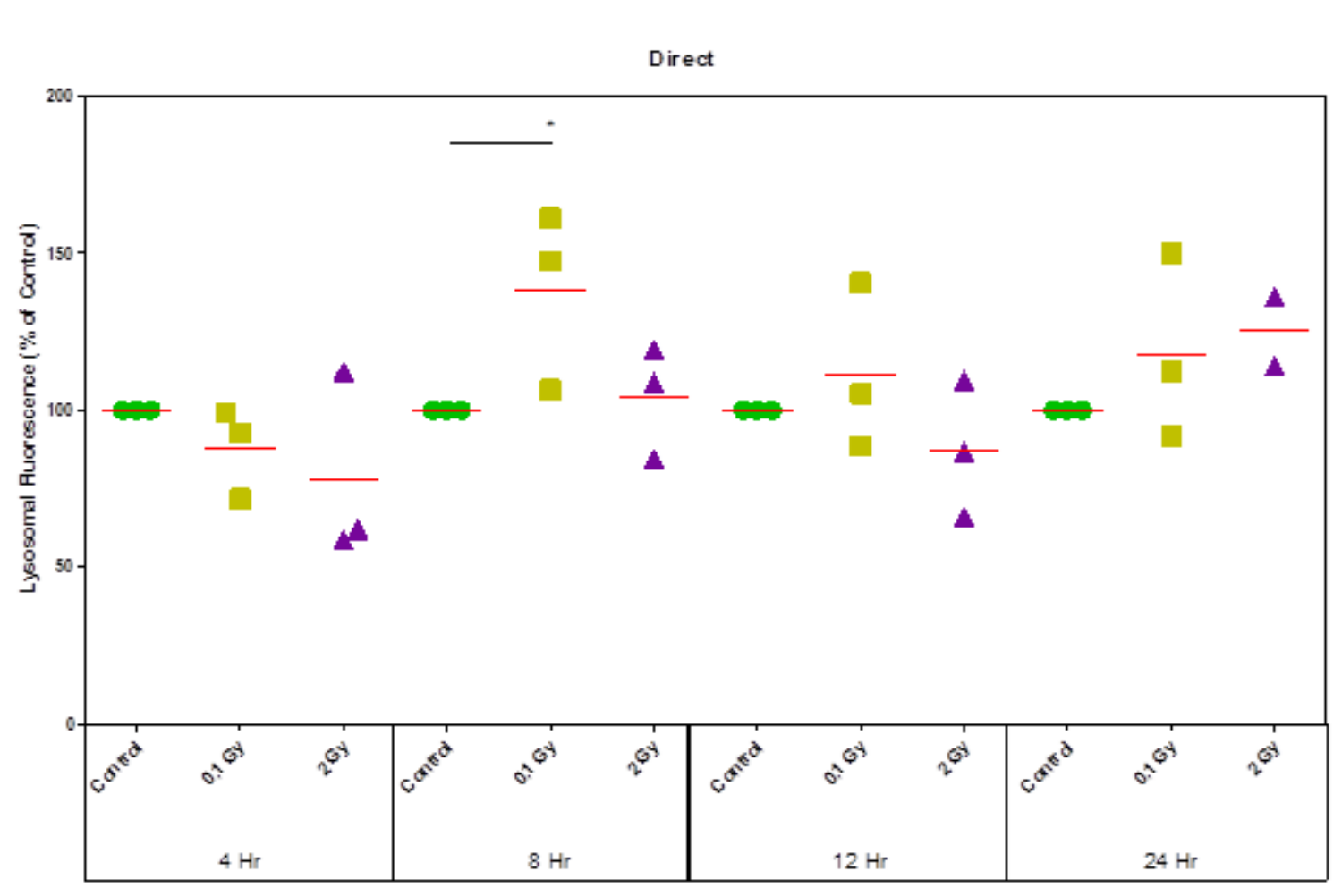30 Minutes

 $1<sub>hr</sub>$ 















24 Hr

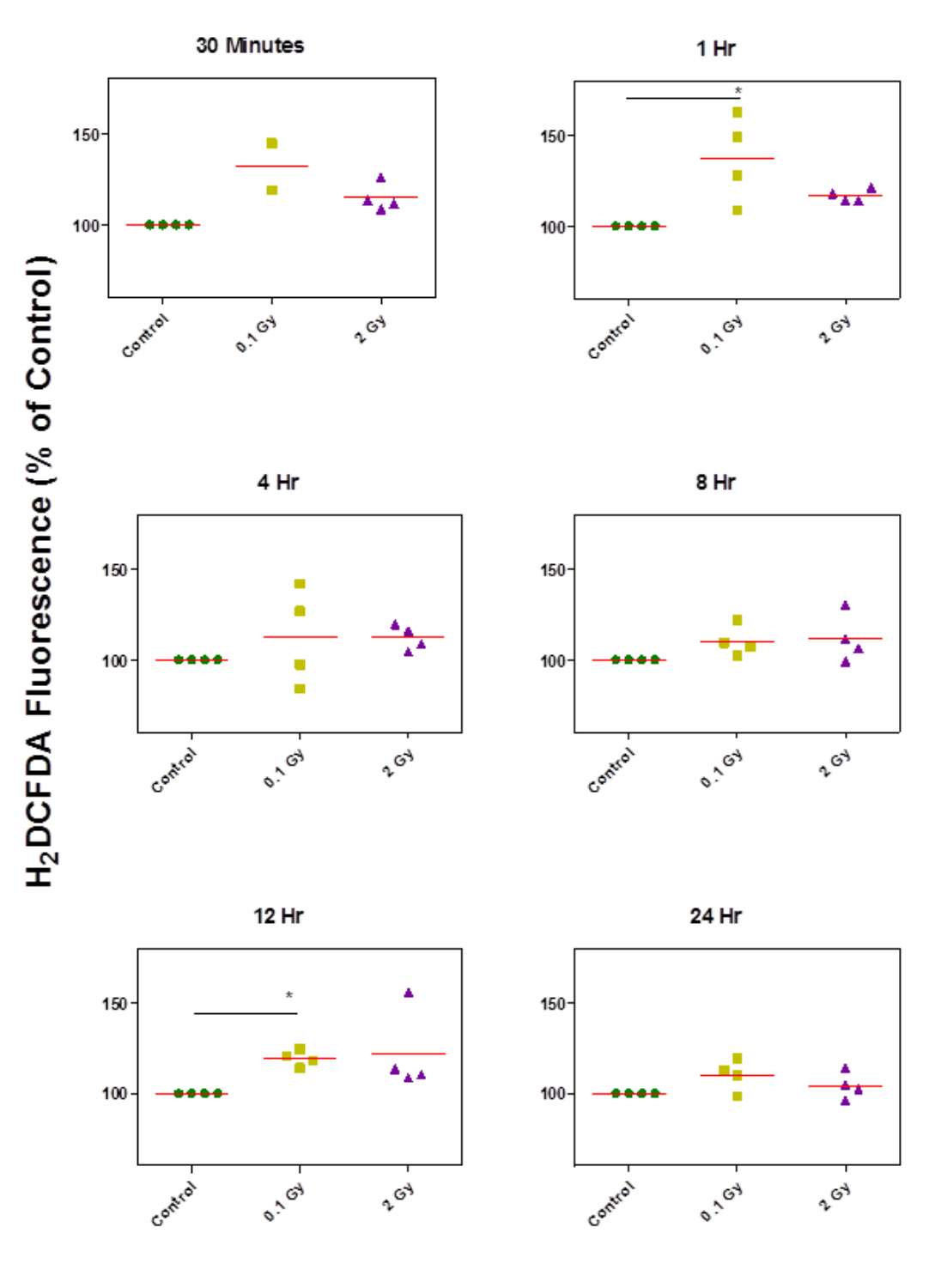

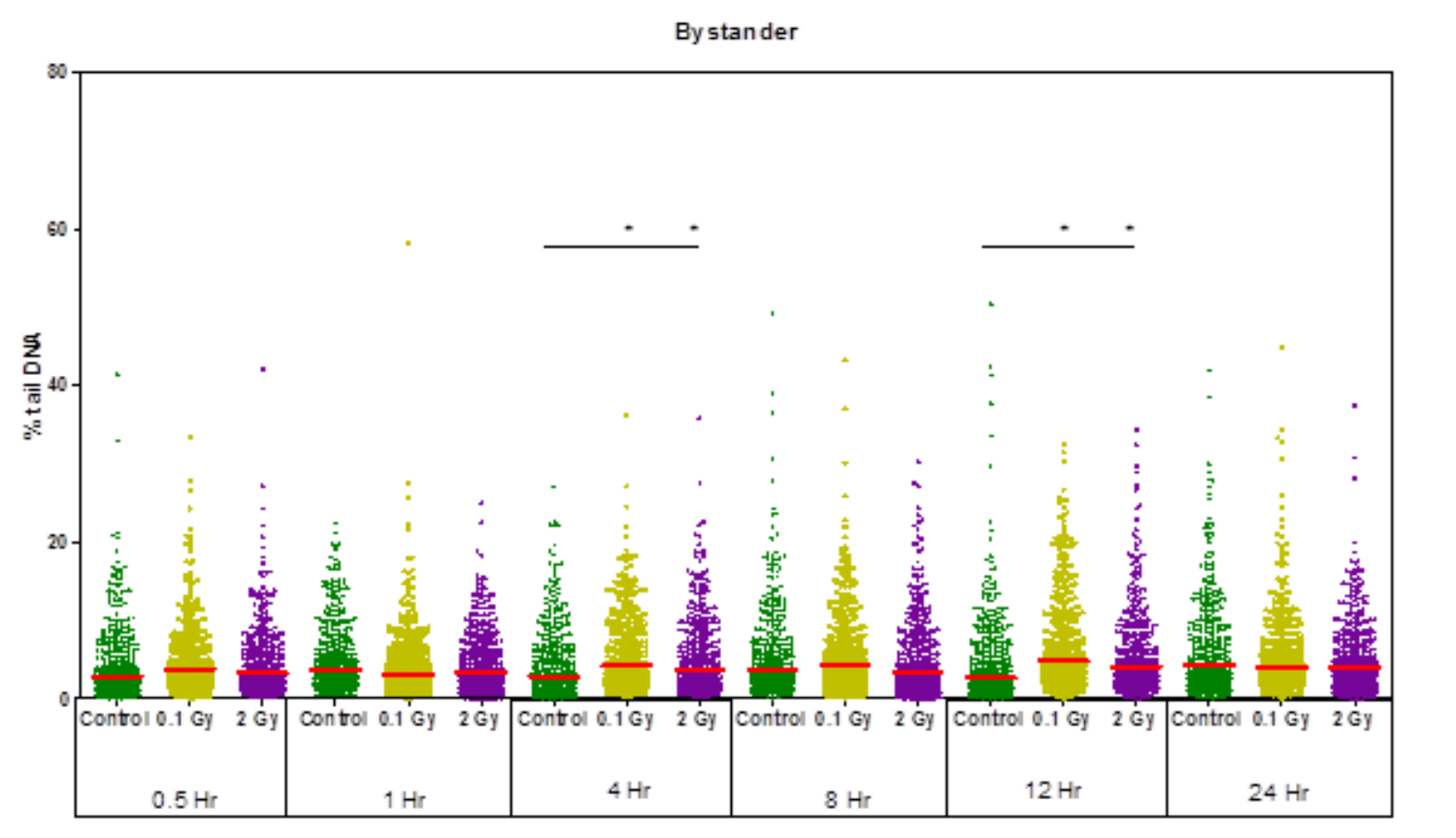

Bystander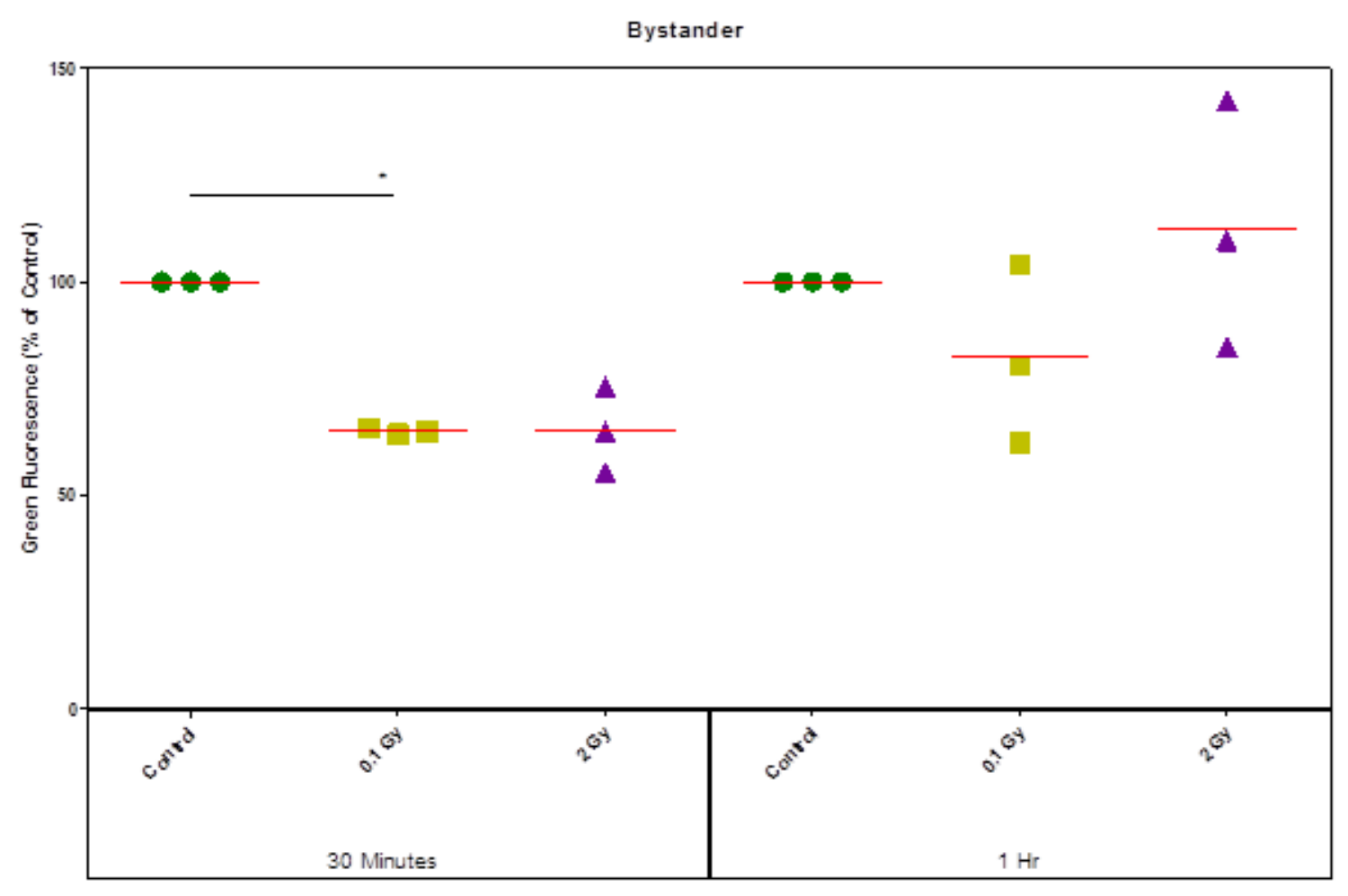Bystander



Lysosome No/pm<sup>2</sup> (%d Control)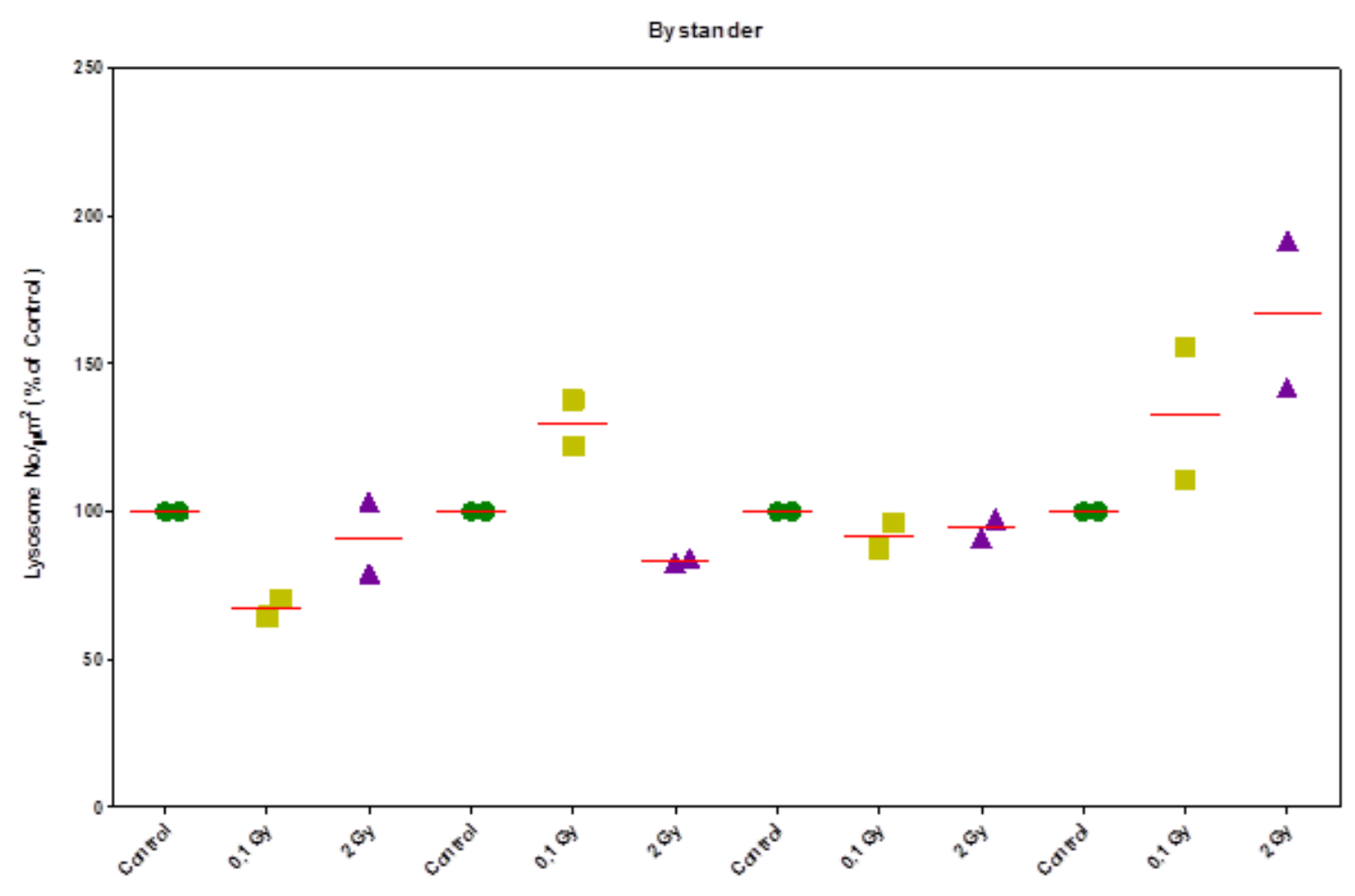

**Bystander**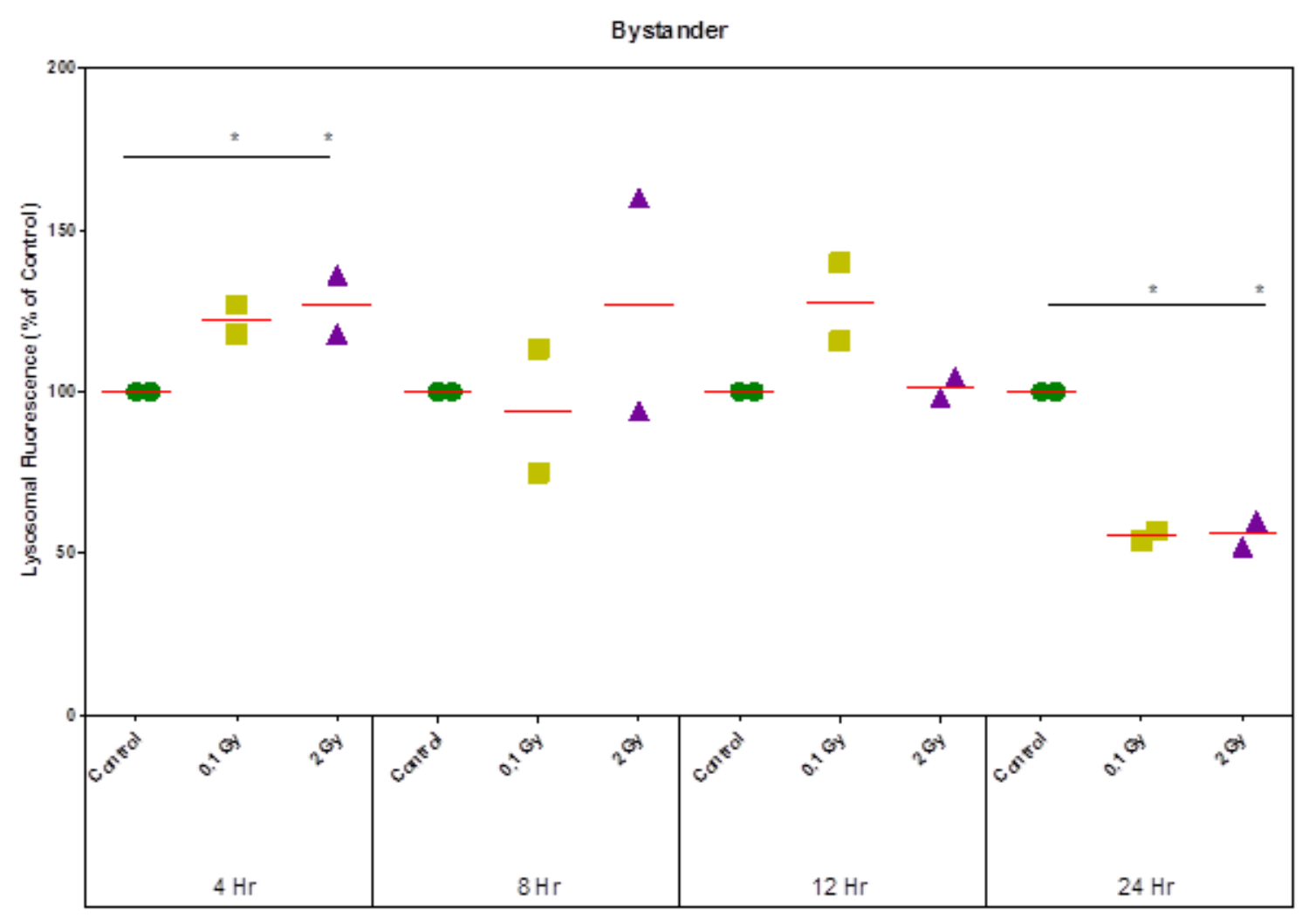30 Minutes